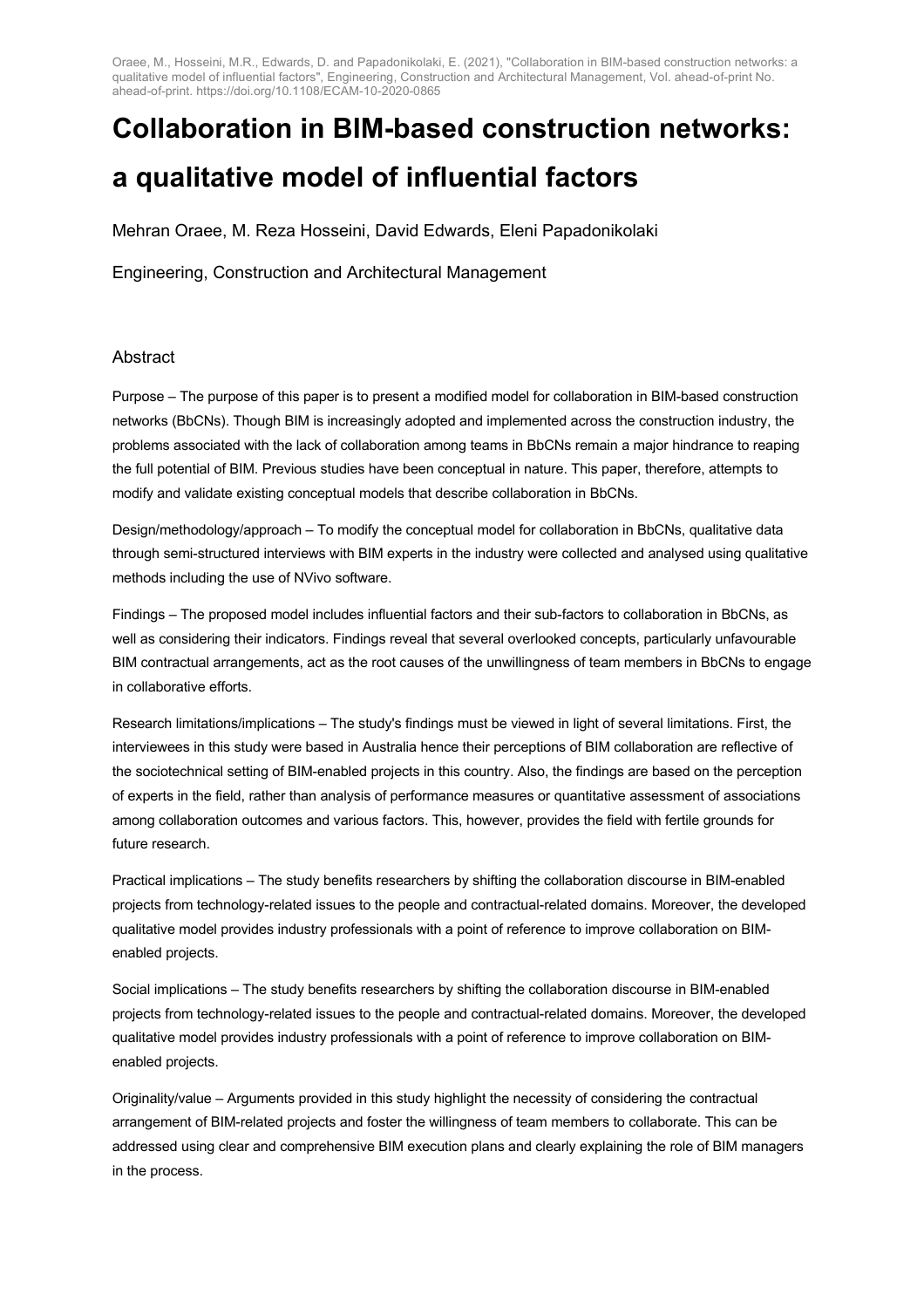# **1. Introduction**

Building information modelling (BIM) is the future trend, a relatively new disruptive innovation for the construction industry (Tulubas Gokuc and Arditi, 2017). The pervasiveness of BIM is exponentially on the rise (Liao and Teo, 2018). The global BIM market is projected to grow to \$11.7bn by 2022, a compound annual growth rate (CAGR) of 21.6% during the forecast period 2016–2022 (Lanjudkar, 2016). This presents industry with challenges on multiple fronts, not least of which is the necessity to conform to new contractual, behavioural and organisational norms within BIM-related inter-organisational units (Poirier *et al.*, 2017; Elghaish *et al.*, 2019).

The major inter-organisational units utilised on current BIM-enabled projects are BIM-based construction networks (BbCNs), namely teams put together from experts of several specialist organisations to deliver BIM-related tasks (Oraee *et al.*, 2017b). Collaboration among members of BbCNs is recognised as the key to success for BIM-enabled projects (Ashcraft, 2008; Poirier *et al.*, 2017). Nevertheless, this collaboration is still a serious challenge that affects BIM-enabled projects (Mignone *et al.*, 2016; Merschbrock *et al.*, 2018; Elghaish *et al.*, 2019). Evidence obtained from industry acknowledges this challenge. According to the UK BIM Alliance, "it is the need for closer collaboration that's holding us back." (Kemp, 2017). There remain significant legal barriers, conflicts of interests and business considerations that make practitioners shy away from open collaborative processes on BIM-enabled projects (Liu *et al.*, 2016).

With the above in mind, there have been various attempts to address the issue of collaboration in BbCNs (Oraee *et al.*, 2017b). A review of the literature shows that many scholars have tried developing innovative technologies to facilitate collaboration (Sacks *et al.*, 2018; Elghaish *et al.*, 2019). However, research on collaboration in BbCNs is dominated by the technology discourse (Oraee *et al.*, 2017a), focussing on the software-central view of BIM (Papadonikolaki *et al.*, 2019) and overlooking the crucial role of people management (Liu *et al.*, 2017), despite the observation that people management is the major source of ineffective collaboration in BbCNs (Liao and Teo, 2018; Merschbrock *et al.*, 2018). Scholars such as Mignone *et al.* (2016), Merschbrock *et al.* (2018) and Li *et al.* (2019) emphasise the role of people, exploring collaboration issues in particular projects and discussing the solutions adopted, but their findings lack the ability to be generalized beyond the immediate settings of their studies. Besides, existing studies tend to focus on narrow areas associated with collaboration in BbCNs, missing the bigger picture; using an analogy, they succeed in providing knowledge on individual trees, but fall short of offering a broader picture of the forest. Consequently, despite the value added to the literature by existing studies, there is still little understanding of the nature and variety of the barriers that hinder collaboration in BbCNs (Oraee *et al.*, 2017b).

The work by Oraee *et al.* (2019) is most applicable to the topic, in which a conceptual model of different barriers and influential factors to collaboration in BbCNs is presented. However, Oraee *et al.* (2019) do not go beyond the theoretical realm in presenting the findings of their study which is based on a literature review. Their conceptual model of collaboration in BbCNs hence remains in need of validation and contextualisation via exposure to empirical data. Addressing this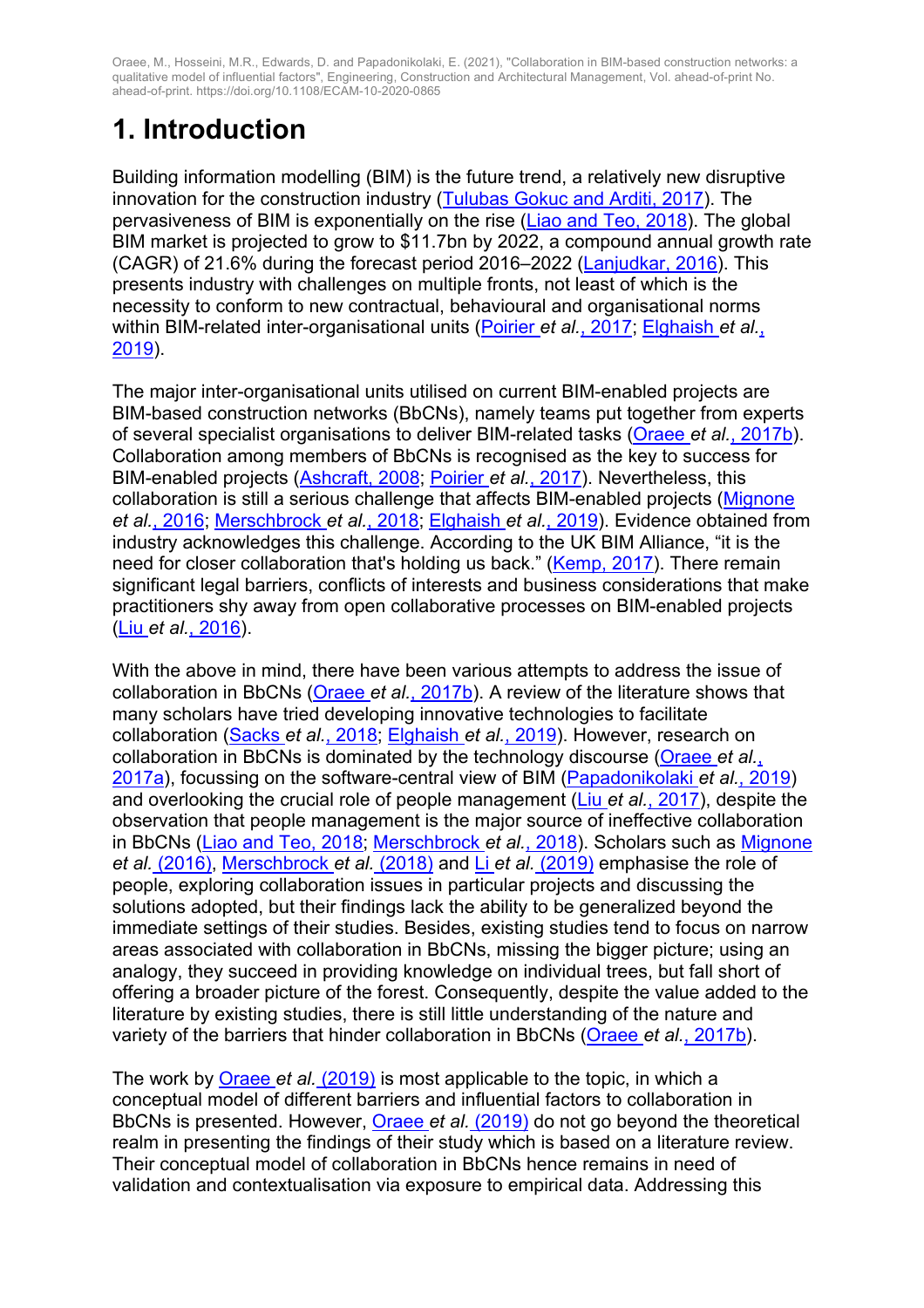knowledge gap in the literature is the raison d'être for the present study, which extends the work conducted by Oraee *et al.* (2019), by offering empirical validation of the list of factors and barriers provided by exposure to the scrutiny of experts in the field.

## **2. Background**

## **2.1 Collaboration in the construction sector**

From a behavioural science perspective, Wood and Gray (1991, p. 146) discuss that: *"collaboration occurs when a group of autonomous stakeholders of a problem domain engages in an interactive process, using shared rules, norms, and structures, to act or decide on issues related to that domain."* In the construction context, collaboration describes all situations where various parties work together, for example partnering, alliancing, joint ventures or networking (Hughes *et al.*, 2012). Collaboration in construction therefore largely falls within the procurement discourse (Durdyev *et al.*, 2019; Elghaish *et al.*, 2019). That is, collaboration occurs by adopting delivery methods that establish collaborative arrangements in delivering projects (Kuiper and Holzer, 2013; Hughes *et al.*, 2015). One effective solution – for enhancing collaboration in project delivery – is through adopting technologies that provide project team members with a single shared interface and Common Data Environment (CDE) (Merschbrock and Munkvold, 2015; Charef *et al.*, 2019). The solution relies on using data exchange frameworks and technological innovations that facilitate collaboration (Alreshidi *et al.*, 2017). In response, BIM has emerged as an advanced methodology that provides the needed CDE and facilitates sharing of information and data among various disciplines (Kuiper and Holzer, 2013; Liao and Teo, 2018; Piroozfar *et al.*, 2019), as discussed next.

### **2.2 Building information modelling**

The concept of building information modelling (BIM), as identified by the AECO sector in recent years, refers to a set of interacting processes and technologies that are used to integrate and manage essential construction project information in digital format throughout the project life cycle (Succar, 2009; Holzer, 2016). In this context, BIM refers to a technological innovation that provides inter-organisational models and integrates various project stakeholders (Bryde *et al.*, 2013; Garg, 2017); it provides one single point of reference for designers, engineers, contractors, facility managers and owners (Bryde *et al.*, 2013; Sacks *et al.*, 2018). BIM-enabled projects thus require construction professionals to collaborate frequently through a common information-sharing platform (Sackey *et al.*, 2015; Oraee *et al.*, 2019). As their main inter-organisational unit, BIM-enabled projects rely on BbCNs (Oraee *et al.*, 2017b). These comprise groups of specialist organisations contracted to execute BIM-related works (Grilo *et al.*, 2013). In BbCNs, collaborative working is of crucial importance (Mignone *et al.*, 2016). Indeed, enhancing collaboration in project delivery has been a major selling point of BIM (Liu *et al.*, 2017). Collaboration defines the effectiveness and performance in delivering projects (Eastman, 2011; Sacks and Pikas, 2013) and the success of BIM-enabled projects relies on effective collaboration among stakeholders (Bassanino *et al.*, 2014). However, the envisaged potential of BIM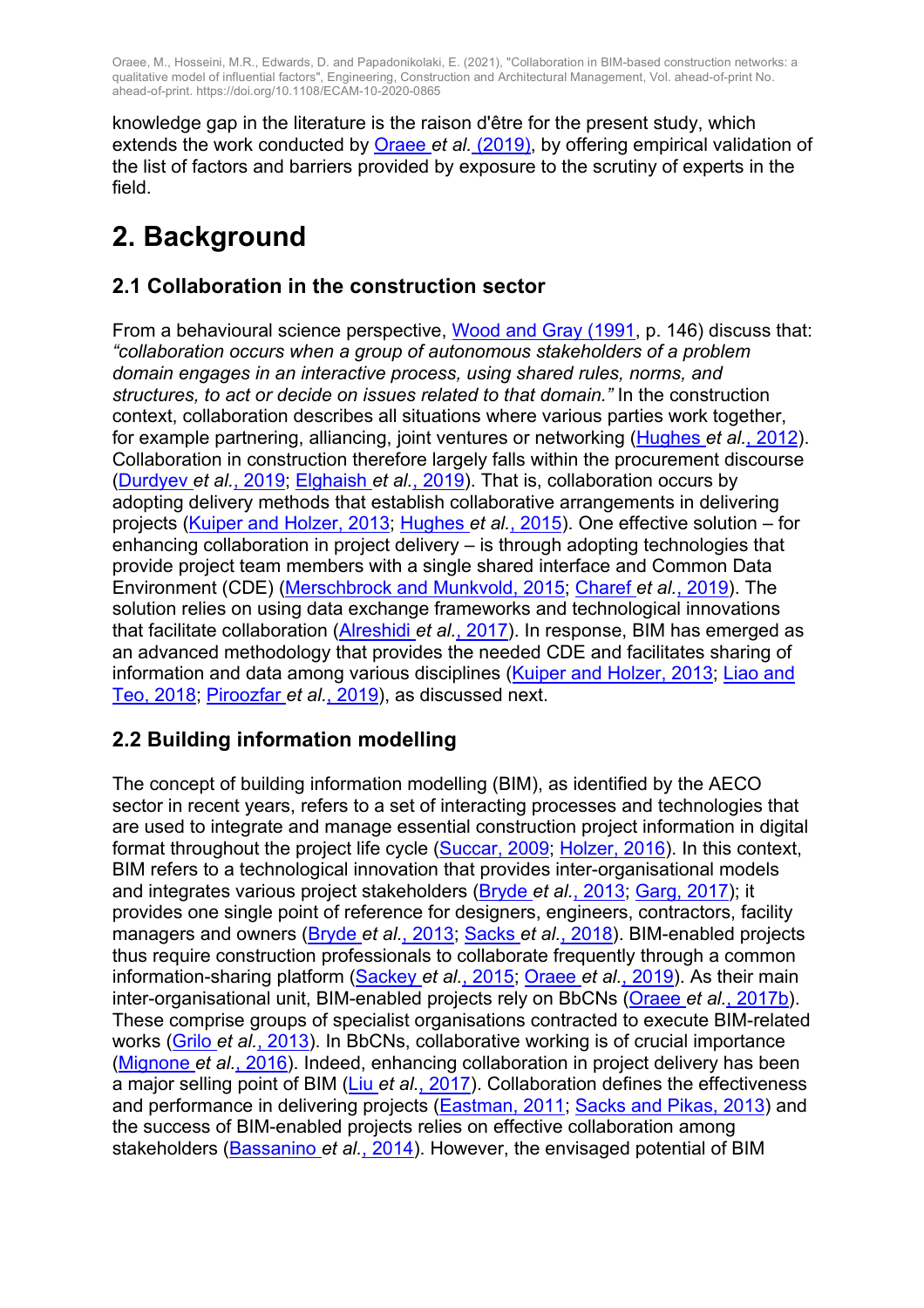remains untapped in the absence of effective collaboration (Zhang *et al.*, 2017; Merschbrock *et al.*, 2018).

## **2.3 Collaboration in BbCNs**

With the rise of BIM as the state-of-the-art technology to foster collaboration, BbCNs have become the centrepiece of collaboration on construction projects (Grilo *et al.*, 2013; Liu *et al.*, 2016; Mignone *et al.*, 2016). However, despite the rise of collaboration tools and technologies, collaboration in BbCNs is identified as an underperforming area. According to the study by (Mignone *et al.*, 2016), poor collaboration in BbCNs has resulted in the ineffectiveness and lack of performance in project teams, eventually leading to design clashes, omissions and errors (Sackey *et al.*, 2015). The existing literature shows that collaboration in BbCNs is problematic and requires significant attention for collaboration to be fostered in BIM-enabled organisations and construction projects. In response to the low-performance collaboration capability of BIM, the research by McGraw-Hill Construction (2017) identified that "investment in developing collaborative processes with other parties" is in the top five forecast investments in BIM, as proposed by major stakeholders (architects, engineers and contractors) in the AECO sector. Moreover, the report focused on very high-level BIM-engaged global contractors with the findings illustrating that "improving collaboration (both internally and externally) between project major stakeholders" is in the top five future BIM investment strategies for these contractors. Ashcraft (2008) proffered the view that a BIM-enabled project in the absence of collaboration is akin to merely "scratching the surface" in terms of realising the software's full capability. This highlighted the crucial role of access by major stakeholders to interoperable processes, software and packages for BbCNs (Grilo and Jardim-Goncalves, 2010; Hu *et al.*, 2016).

### **2.4 Enhancing collaboration in BbCNs**

As discussed, collaboration stands at the centre of BbCNs (Grilo *et al.*, 2013; Mignone *et al.*, 2016). Despite this, collaboration in BbCNs is a challenge (Sacks *et al.*, 2018; Oraee *et al.*, 2019); it remains an unresolved problem and the topic, therefore, forms one of the core clusters of BIM-related research (Durdyev *et al.*, 2019; Lemaire *et al.*, 2019; Oraee *et al.*, 2019).

Previous studies on the topic have recommended various approaches to enhancing collaboration in BbCNs. These include, for the major part, enhancing the functionality of technology and developing new technologies that facilitate collaborative working (Wang *et al.*, 2014; Sacks *et al.*, 2018; Elghaish *et al.*, 2019). Moreover, developing data exchange protocols and working arrangements that support collaboration are other avenues explored (Kassem *et al.*, 2014; Merschbrock and Munkvold, 2014; Elghaish *et al.*, 2019). Indeed, focussing on technology to enhance collaboration has dominated research on the topic (Cao *et al.*, 2016; Oraee *et al.*, 2017a; Merschbrock *et al.*, 2018), but research focus has overlooked the significant impacts of the people management components that influence collaboration in BbCNs, a point argued by Liu *et al.* (2017), Merschbrock *et al.* (2018) and Liao and Teo (2018), among others.

Scholars have thus covered a wide range of sociotechnical factors in addressing the issues of ineffective collaboration in BbCNs, focussing on the technology-oriented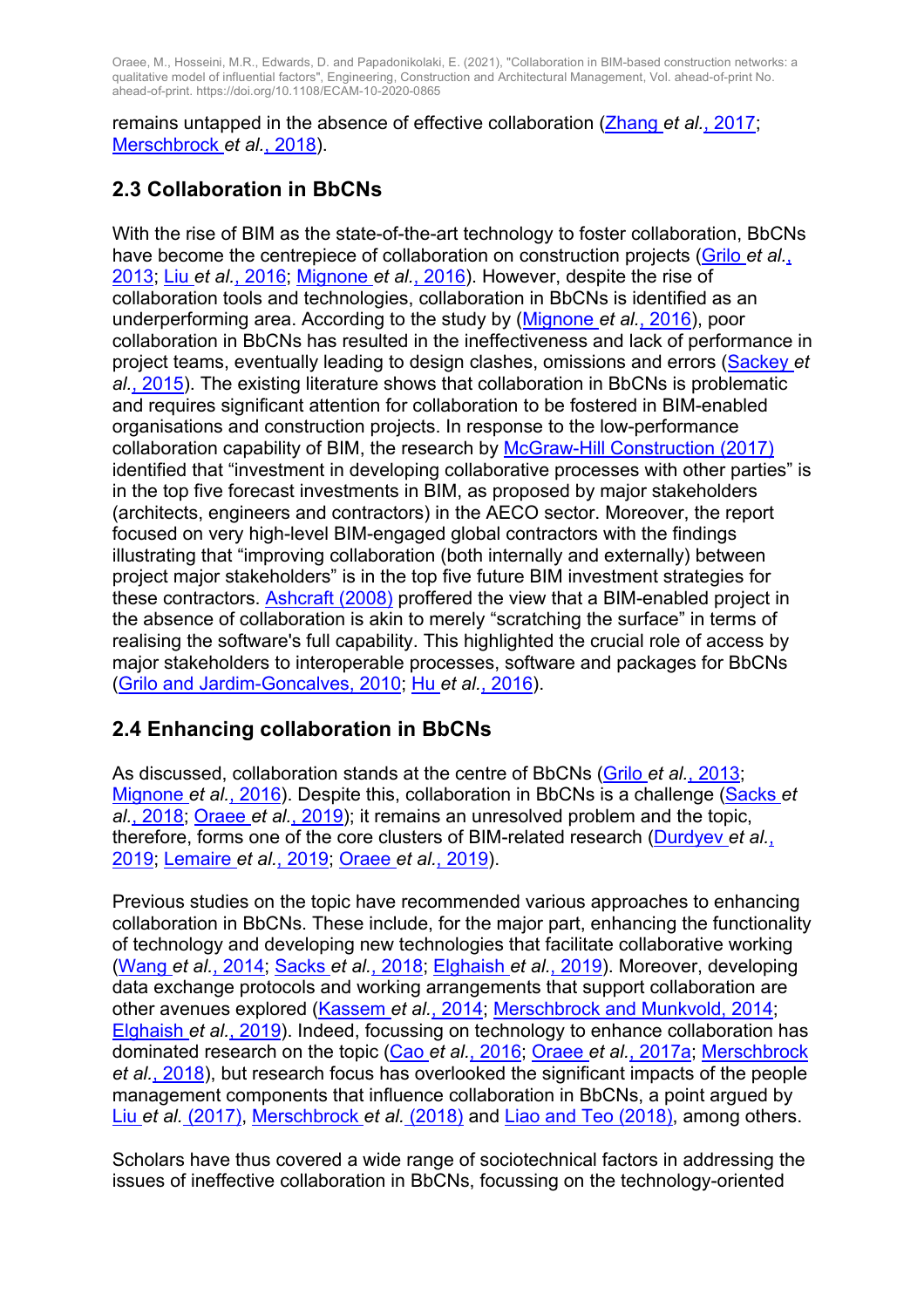perspective, as well as human-computer interactions and people management (Jin *et al.*, 2017; Matarneh *et al.*, 2019). Nevertheless, as discussed, the extant literature on the topic suffers from various shortcomings, the result of which is that detailed knowledge of the nature and variety of the pool of factors and barriers that affect collaboration in BbCNs is yet to be acquired. This is discussed next.

### **2.5 Summary and gap**

The failure of industry practitioners in shifting common practices to foster collaboration among members in BbCNs remains and omnipresent and vexing problem (Poirier *et al.*, 2016; Oraee *et al.*, 2017a; Alreshidi *et al.*, 2018). Identifying the barriers that act as the root causes behind this problem is a predicate to provide remedial solutions (Merschbrock *et al.*, 2018). And studies to address this need remain much needed in the related literature. To the best of the authors' knowledge, the only scholarly work available in the field is a conceptual model of barriers to collaboration in BbCNs developed by Oraee *et al.* (2019). Indeed, this conceptual model lacks validity and recognition from field experts, as the authors argue (cf. Oraee *et al.*, 2019). This gap is the driving force behind conducting the present study, that is, the motivation is to modify and validate this published conceptual model through collecting empirical data via interviews with BIM professionals in the industry. The conceptual model is described as follows.

### **2.6 The conceptual model**

According to Oraee *et al.* (2019), factors that hinder collaboration in BbCNs are grouped within major constructs (process, actor, context, team and task) and their sub-factors (as illustrated in Figure 1).

#### **Figure 1**

Conceptual model for collaboration in BbCNs



**Source(s):** Adapted from Orace et al. (2019)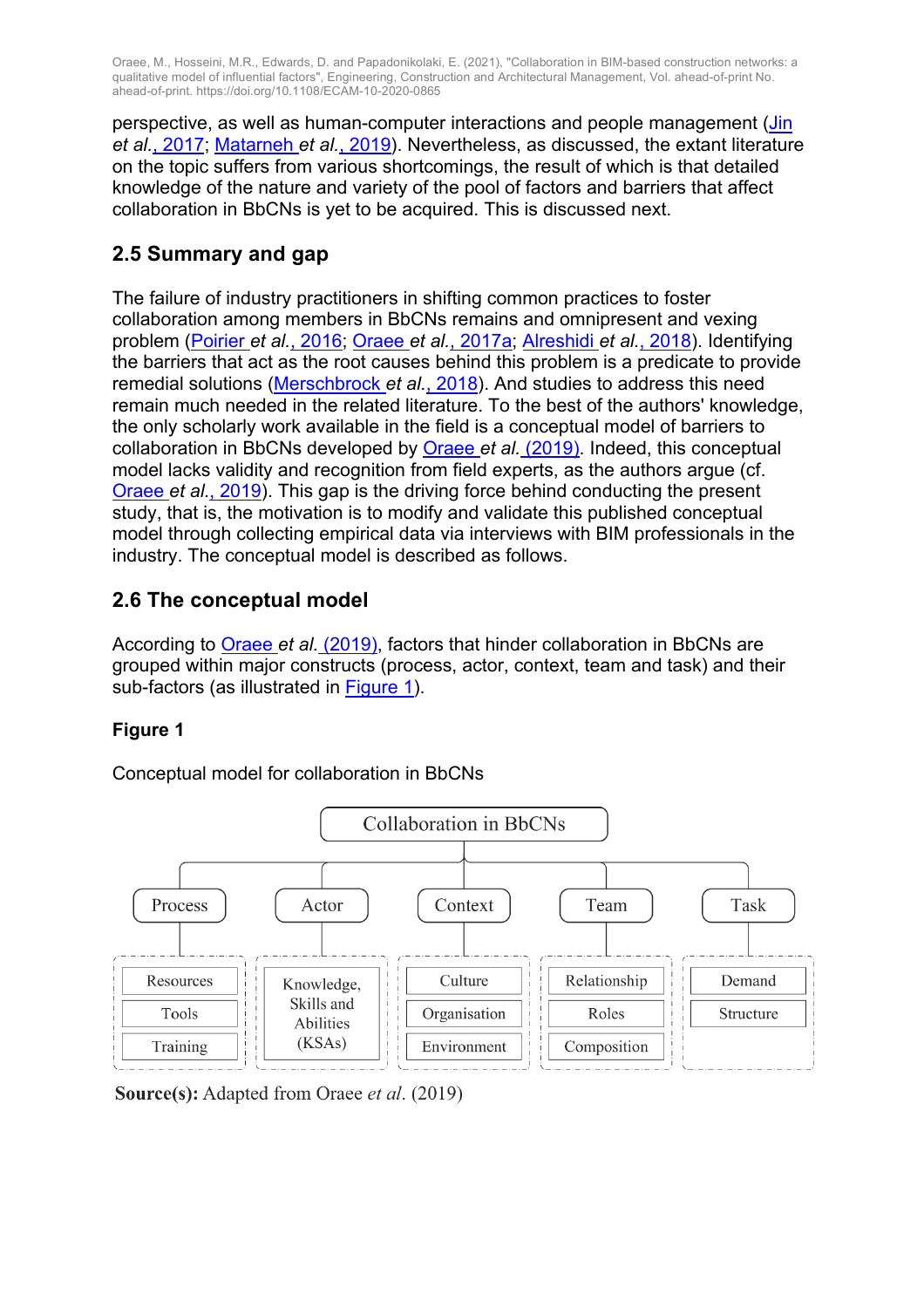The construct "Process" refers mainly to the technical side of collaboration which includes resources and tools, as well as relevant training for collaboration. "Actor" refers to the knowledge, skills and abilities (KSAs) in BIM that are required by people working in the process of collaboration in BIM-enabled organisations and projects. "Context" reflects the specific environment that all these identified factors are set within, whilst "Team" reflects the roles and relationships between a group of actors from different disciplines and/or organisations working collaboratively to deliver BIM deliverables and eventually the project. Finally, "Task" refers to the nature of BIM tasks including demand and their structure.

## **3. Research methods**

## **3.1 Research approach**

Collaboration in BbCNs is still a less explored area. As proposed by Neuman (2006) and Punch (2005), investigating a "little-understood phenomenon" requires the deployment of qualitative techniques for collecting data from the field. To be specific, as argued by Ahmed *et al.* (2016), qualitative studies are best suited to careful explorations of the real-life practices and experiences of the actors involved in the topic of the study (Oraee *et al.*, 2017b; Merschbrock *et al.*, 2018). Given the emphasis of this study on validation through experts, a qualitative approach was deemed suitable. Conducting interviews is one of the most effective methods for undertaking a qualitative approach. As mentioned, this study aimed at presenting the conceptual model to subject matter experts and build confidence in the applicability and confidence in the model through conducting interviews with these experts. The aim was engaging in conversation with experts about the model, to modify, confirm and add/remove components. As argued by Andersen *et al.* (2012), this is a common approach by researchers, which can be used for verifying accurate models that present the nature of relationships and show interactions among various components like system dynamic models. In fact, using interviews to modify conceptual models is an acceptable practice in the literature (Black, 2002). Moreover, interviews can assist researchers to use existing theories in facilitating the emergence of granular knowledge and validating existing knowledge using data from the context at hand (Creswell, 2014).

According to Creswell (2014, p. 65) *"… the theory may appear at the beginning and be modified or adjusted based on participant views"*. This is the purpose of considering interviews as the qualitative method to be utilised in this study. Indeed, findings from interviews will assist the researcher to refine the framework on collaboration in BbCNs. As inferred by Rowley (2012, p. 262), *"the most common type of interview is the semi-structured interview"*. Deploying semi-structured interviews in the present study was aimed at providing a basis for modifying the theoretical framework of the study on collaboration in BbCNs.

### **3.2 Sampling**

Interviewees were selected using the "purposive sampling," namely, *"… sampling in a deliberate way, with some purposes or focus in mind"* (Punch, 2005, p. 187). Purposive sampling enables researchers to fulfil the research objectives and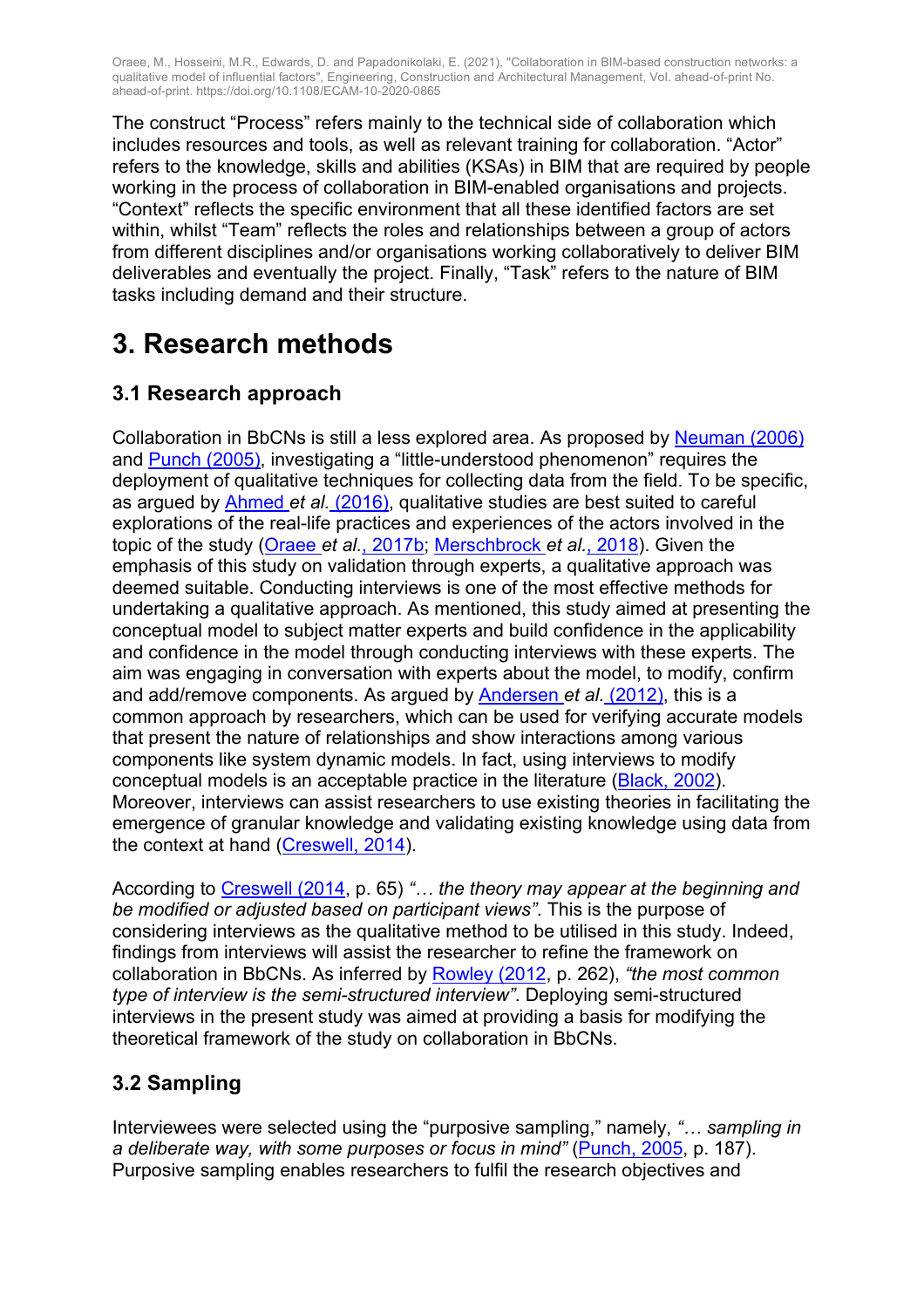simultaneously use and control the level of variation among interviewees. Interviewees were therefore recruited by taking into consideration a trade-off between the following criteria (cf. Bazeley, 2013), viz:

- 1. Sample heterogeneity: Adequate variation among interviewees to allow for comparative analysis and
- 2. Sample homogeneity: Limited variation to allow for intensive study.

The trade-off was considered to balance the level of homogeneity among participants and ensure access to a sample of participants whose attributes are adequately heterogenous, as recommended by Robinson (2014). By maintaining a measure of sample homogeneity, data acquired from all participants will be deemed reliable and applicated within a defined setting, where all participants satisfy one common criterion: the possession of an adequate experience and knowledge on the key concepts related to study's topic. The rationale of selecting a reasonably heterogeneous sample is that any commonality found across participants is more likely to be a widely generalisable phenomenon than a commonality found in a homogenous group. Therefore, heterogeneity of a sample helps provide evidence that the findings generated are not solely reflective of one category of participants like designers. Having participants belonging to different groups and professional categories will assist in arguing that findings apply to various groups within the current research setting (Robinson, 2014).

The number of interviewees was considered to be between three and 16, as a reasonable preliminary estimation for defining the sample size (Bazeley, 2013). Thus, an initial list of 54 BIM experts (potential interviewees) was identified, who had relevant expertise in BIM and considerable years of experience working in the Australian construction industry. It is noteworthy to mention that the number of BIM experts is constrained to a limited pool of practitioners. The list was prepared by targeting individual members of groups dedicated to BIM in social professional networks such as LinkedIn, recommended as a reliable source for assessing experts' qualifications (Julie *et al.*, 2014). The concept of saturation must be considered for qualitative studies that use *purposive sampling*. Bazeley (2013) states that saturation is the point at which *"no new information is being added to coding categories (data saturation) or to the emerging theories (theoretical saturation) through adding further cases to the analysis."* The present study's protocol for recognising the point of saturation was the point at which after three interviews, no new code or theory emerges (Hosseini *et al.*, 2016). As a result, interviews were stopped after conducting interviews with 11 interviewees (i.e. saturation point was reached after the 8th interview), whose profiles are detailed in Table 1. In terms of the adequacy of the number of interviewees, as discussed, generally there is a limited pool of experts in this field with reasonable experience in BIM and collaboration. Indeed, many self-claimed BIM experts (e.g. BIM drafters) only have knowledge and skills in developing models and may not be involved in the collaboration process. So, this further limits the pool of experts for data collection. In this research and during the interviews, most of the findings were found through the first eight interviews. After these eight interviews and through the next three interviews, no new code was found, showing saturation in the collected data. As discussed by Bazeley (2013, p. 50), saturation can be reached with any number of interviewees and this could be between six and 12. As a result, given the limited pool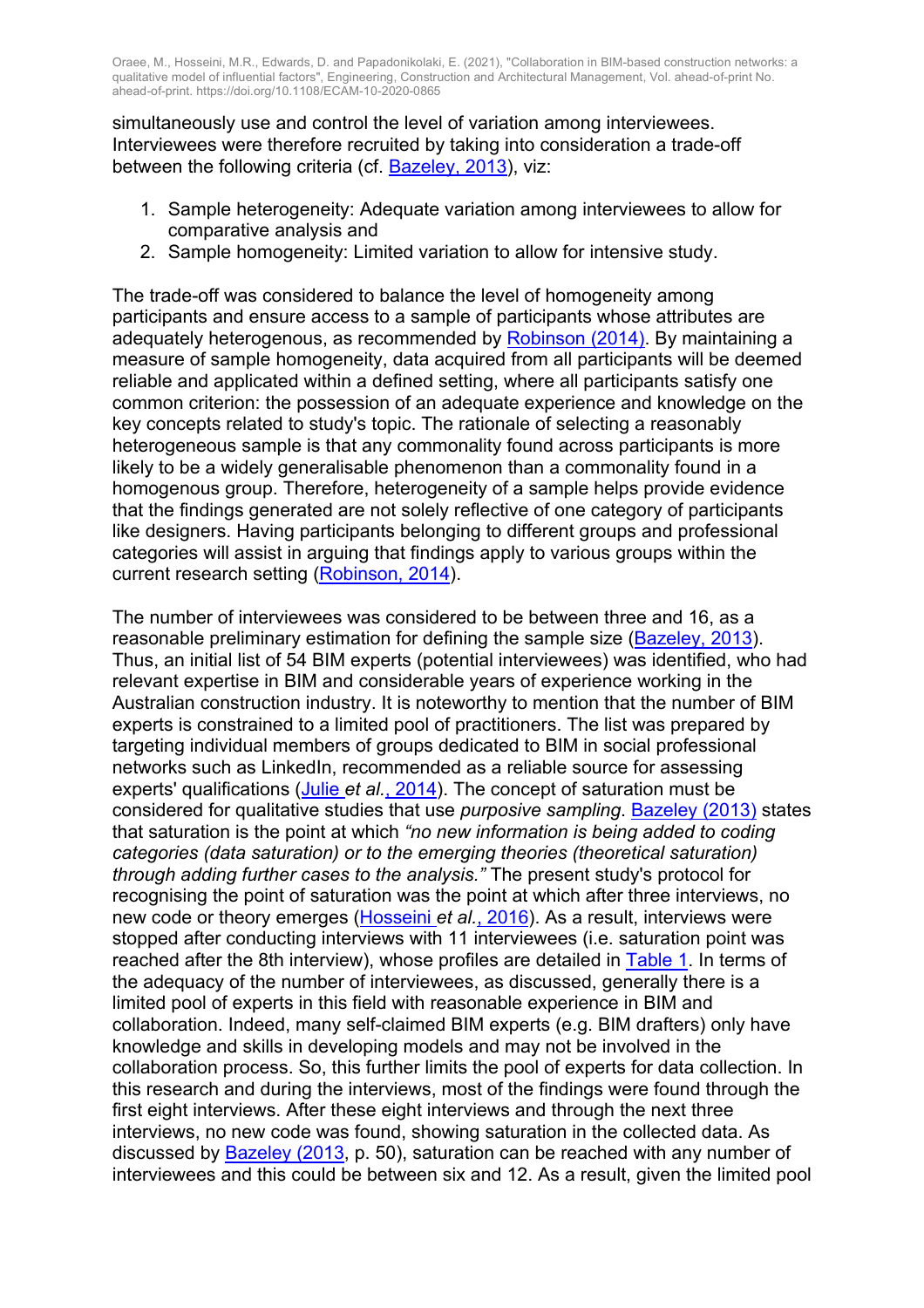of BIM experts, having 11 respondents in the present study provided a reasonable and acceptable sample size for collecting qualitative data.

Table 1 illustrates that interviewees had a minimum of three years and a maximum of nine years of experience in working with BIM. The type of organisations they are working in are ranged from architectural and engineering (A/E) to general contractor (GC), and construction infrastructure and real estate (CIR) firms. The location was also incorporated in interviewee selection – in this case, Australia. For a number of interviewees, team members were dispersed across a city or a state in Australia, while for others, team members were scattered across the globe. Moreover, the size of each interviewee's employer organisation was also included in the selection criteria. As a result, the categorisation for construction organisations was thematically clustered into two dichotomous groupings of either small-medium or large-sized organisations. Thus, the sampling strategy in the current study was "maximum variation", which is a subset of purposive sampling. As argued by Kitto *et al.* (2008, p. 244) *"… maximum variation is the ideal when a holistic overview of the phenomenon is sought"* – this is certainly the case for the present study.

## **Table 1**

Interviewees' profiles

|                |    |                            | <b>Experience in</b> |                      |                             |                        | Team's                 |
|----------------|----|----------------------------|----------------------|----------------------|-----------------------------|------------------------|------------------------|
|                |    | <b>No ID Occupation</b>    | Total<br>(Year)      | <b>BIM</b><br>(Year) | Organisation<br>type        | <b>Project</b><br>size | geographical<br>spread |
| 1              | A  | <b>BIM MEP</b><br>manager  | 16                   | 3                    | <b>Building</b><br>services | Large                  | Globally               |
| 2              | B  | <b>BIM MEP</b><br>designer | 15                   | 5                    | A/E                         | Large                  | Australia              |
| 3              | C  | <b>BIM</b><br>consultant   | 12                   | 3                    | Design                      | Small-<br>medium       | Australia              |
| 4              | D  | <b>BIM</b> manager         | 17                   | 5                    | <b>Building</b><br>services | Large                  | Australia              |
| 5              | E. | <b>BIM</b> leader          | 17                   | 8                    | GC                          | Large                  | Australia              |
| 6              | F  | <b>BIM</b> advocate        | 18                   | 9                    | A/E                         | Large                  | Globally               |
| $\overline{7}$ |    | G BIM manager              | 11                   | 8                    | Fire<br>consultancy         | Small-<br>medium       | Australia              |
| 8              | H  | <b>BIM</b><br>consultant   | 20                   | 3                    | Architectural               | Small-<br>medium       | Australia              |
| 9              |    | <b>BIM</b> manager         | 14                   | 7                    | <b>CIR</b>                  | Large                  | Globally               |
| 10J            |    | <b>BIM</b><br>consultant   | 27                   | 4                    | GC                          | Large                  | Melbourne              |
| 11 K           |    | <b>BIM</b><br>consultant   | 16                   | 8                    | A/E                         | Large                  | Globally               |

**Note(s)**: A/E: Architectural and Engineering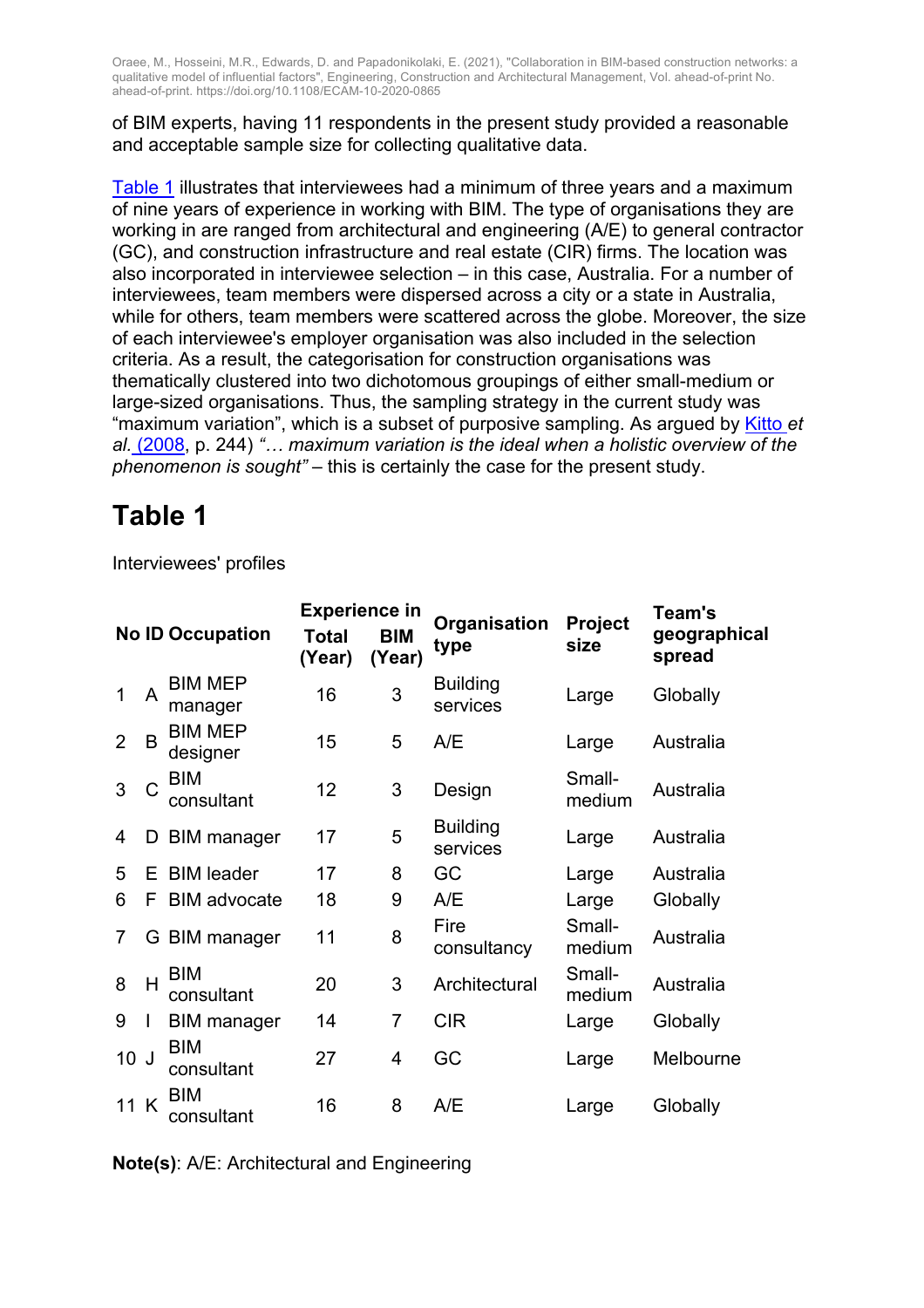#### GC: General Contractor

CIR: Construction, Infrastructure and Real estate

### **3.3 Data collection**

Of the 11 interviewees, two agreed to attend face-to-face interviews, whilst nine interviews were completed over the phone. An integral part of the interview procedure adopted was for the interviewer to first explain to the interviewee the concept of collaboration in BIM-enabled construction projects and further elucidate upon the study's objectives. Then, once the researcher had ensured that the interviewee's interpretation of collaboration in BIM projects was consistent with the definition of collaboration in the present study, the main questions were posed and discussed. Each interview lasted around 45–60 min with the interview being audio recorded.

The interview sessions were mainly focused on modifying the conceptual model developed by Oraee *et al.* (2019), as illustrated in Figure 1, thus ensuring that it met the study objectives of being a practical model and applicable to the construction industry. During the interview sessions, interviewees were asked to discuss the challenges (barriers) in collaboration in BbCNs and add any factors and/or subfactors that were not included in the conceptual model. This common application of qualitative research ensures that the research findings remain connected to the existing body of knowledge whilst simultaneously creating new knowledge (Bazeley, 2013).

## **4. From interviews to model development**

In this study, NVivo (developed by QSR International Pty Ltd.) was utilised as a qualitative data analysis software tool, given its capabilities for providing in-depth insight into collected data and the benefits, it provides for indexing, marking and sorting qualitative data with greater speed, accuracy and flexibility (cf. Bazeley, 2013).

### **4.1 Data analysis**

Coding is the process of assigning names, tags or labels to different pieces of unstructured data – in this case, transcripts from interviews (Punch, 2005). This study utilised a mixed approach that involved the integration of deductive and inductive coding: codes were developed in view of the existing literature (theorydriven codes) in tandem with interviewees' subjective views (data-driven codes). A well-established method for assigning either theory-driven or data-driven codes is to focus upon similarity, comparison and contrast against a theoretical structure (Bazeley, 2013). Thus, the theoretical structure – namely the conceptual model, illustrated in  $Figure 1 - was used to organize the emerging themes and codes. The$ conceptual model set the foundation for empirical fieldwork, during which collected qualitative data were interpreted and then coded against the relevant factors that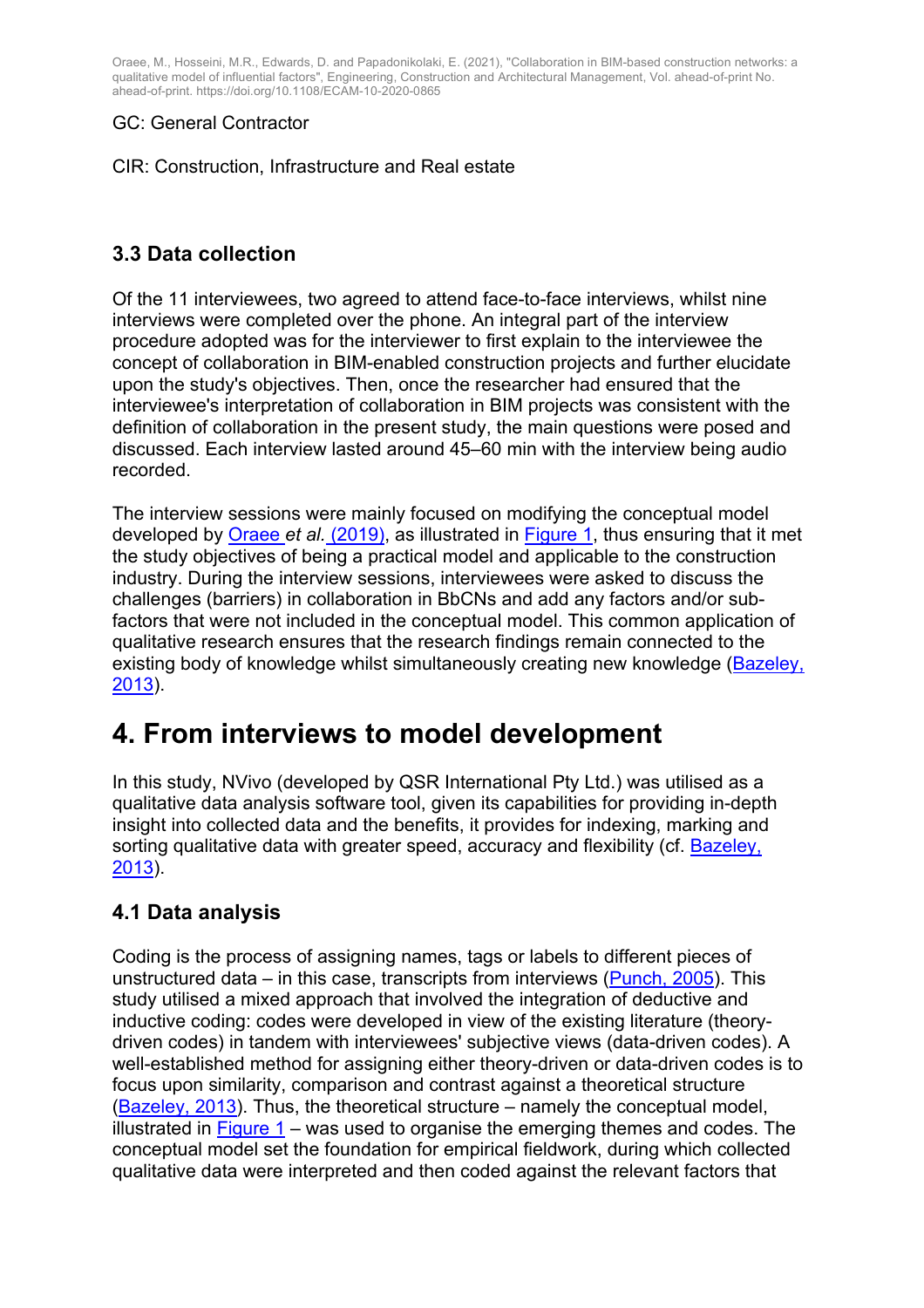hinder collaboration in BbCNs. Through this coding and analysis, factors in the conceptual model were either confirmed, modified or removed. Any new factors and sub-factors identified were created in addition to the confirmed or modified factors in the conceptual model. Figure 2 illustrates the process of comparing the conceptual model to the findings of the qualitative analysis in the present study.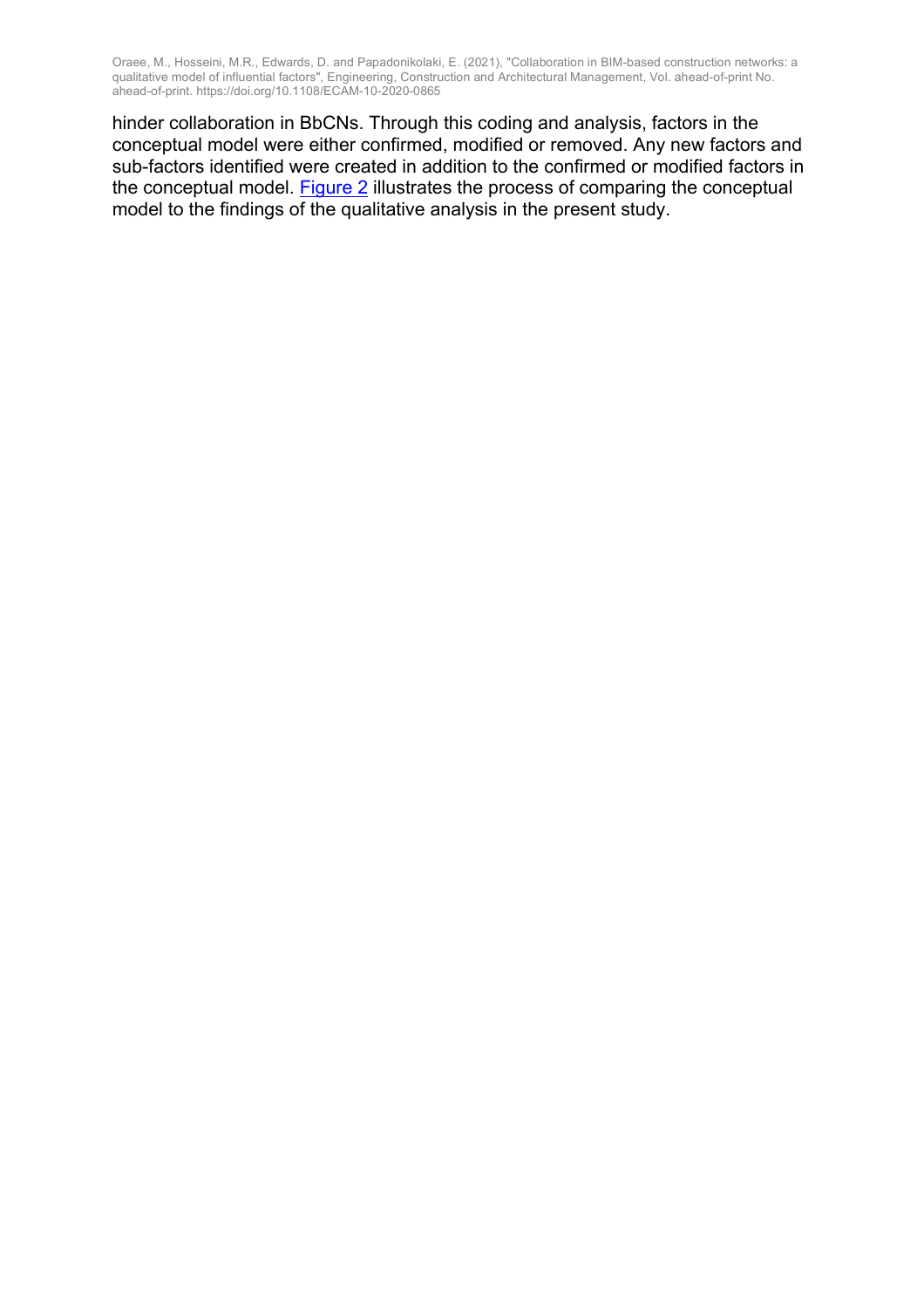### **Figure 2**

#### Model development: from conceptual model to findings in qualitative analysis

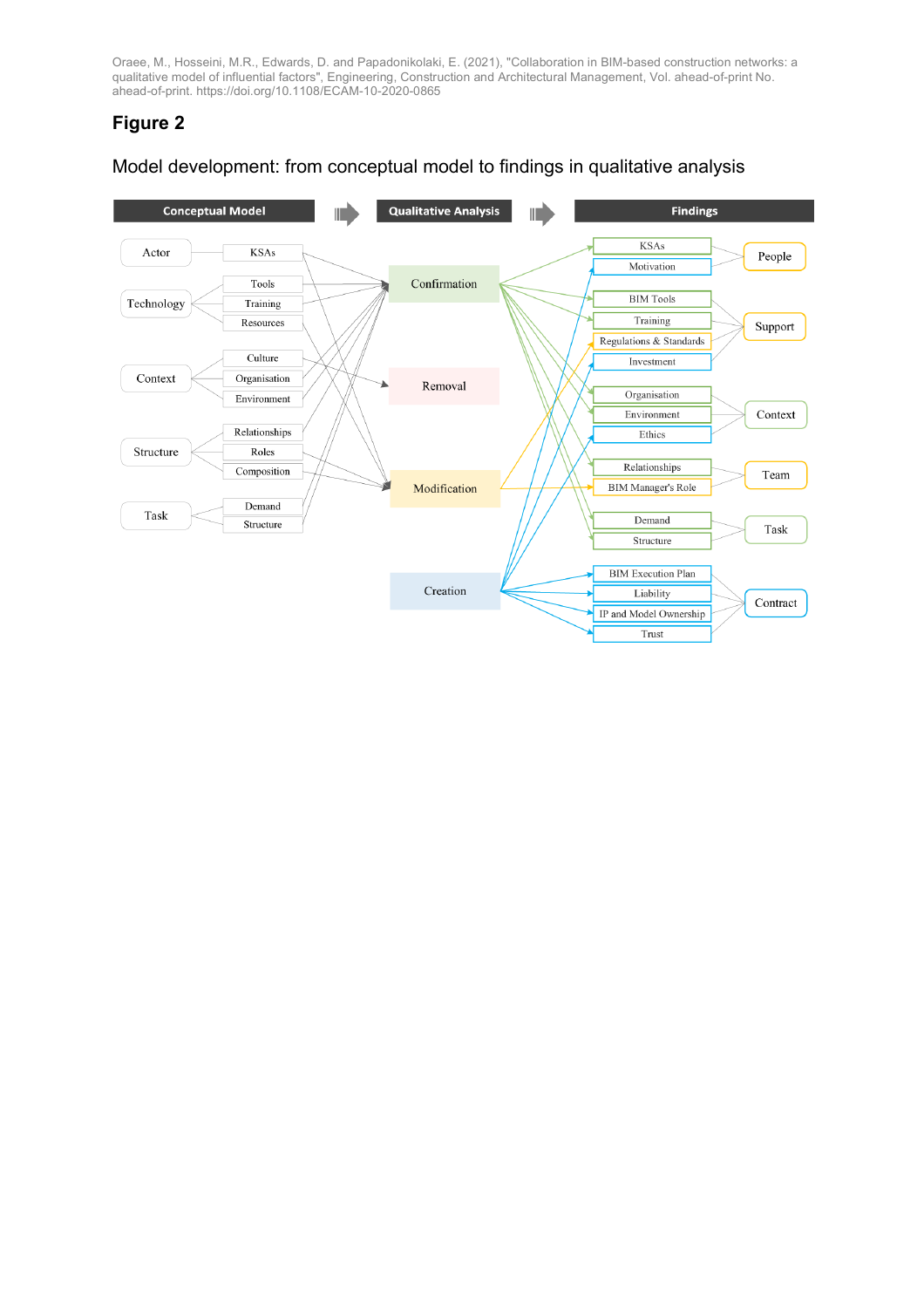The coding process resulted in the generation of 28 different codes (barriers) under which 511 passages of text were coded. The coded passages were then thoroughly investigated with multiple themes being merged and categorised under main codes. Eventually, 17 themes (sub-factors) were identified as the ones influencing collaboration in BbCNs and these were categorised under six main constructs (see Figure 2). Of the six identified constructs, three (*context, team* and *task)* had been previously been identified and demonstrated in the form of the study's theoretical background (see Figure 1). The terms referring to *actor* and *process* were changed to *people* and *support* respectively, as recommended by interviewees, and a new term called *contract* was identified. To reiterate, the six constructs identified were

- 1. People: reflecting BIM knowledge, skills and abilities and motivation of the people in the AEC industry.
- 2. Support: representing relevant BIM standards and regulations, investments, BIM tools and training.
- 3. Context: referring to environment, ethics and organisation.
- 4. Team: representing relationships and BIM manager role in teams.
- 5. Task: capturing the demand and structure of BIM tasks and
- 6. Contract: an inclusive term to encompass engagements and agreements among BbCN members, reflecting BIM execution plan, liability, trust, intellectual property (IP) and ownership aspects.

In qualitative analysis, the number of references to a code could be regarded as the relative importance of the item, as perceived by interviewees, the reason being: more important items are repeated more frequently across interview transcripts. The use of the frequency of coded words as a measure for identifying the most important or key ideas is an acceptable practice in the literature (Bazeley, 2013). To this end, in the present study, relevant passages/sentences in the interviews' transcripts were allocated to the relevant codes (factors to BIM collaboration), resulted in the creation of Figure 3 by showing the number of words discussed around each code during the interviews. In other words, Figure 3 illustrates the relative importance of items within the coding tree in view of the number of words used by the interviewees to discuss the codes, where the rounded rectangles represent the constructs and the squared rectangles represent the factors.

As illustrated in Figure 3, *people* is considered to be the most important constructs followed by: *support*, *contract*, *context*, *team* and *task,* respectively; a description of each follows.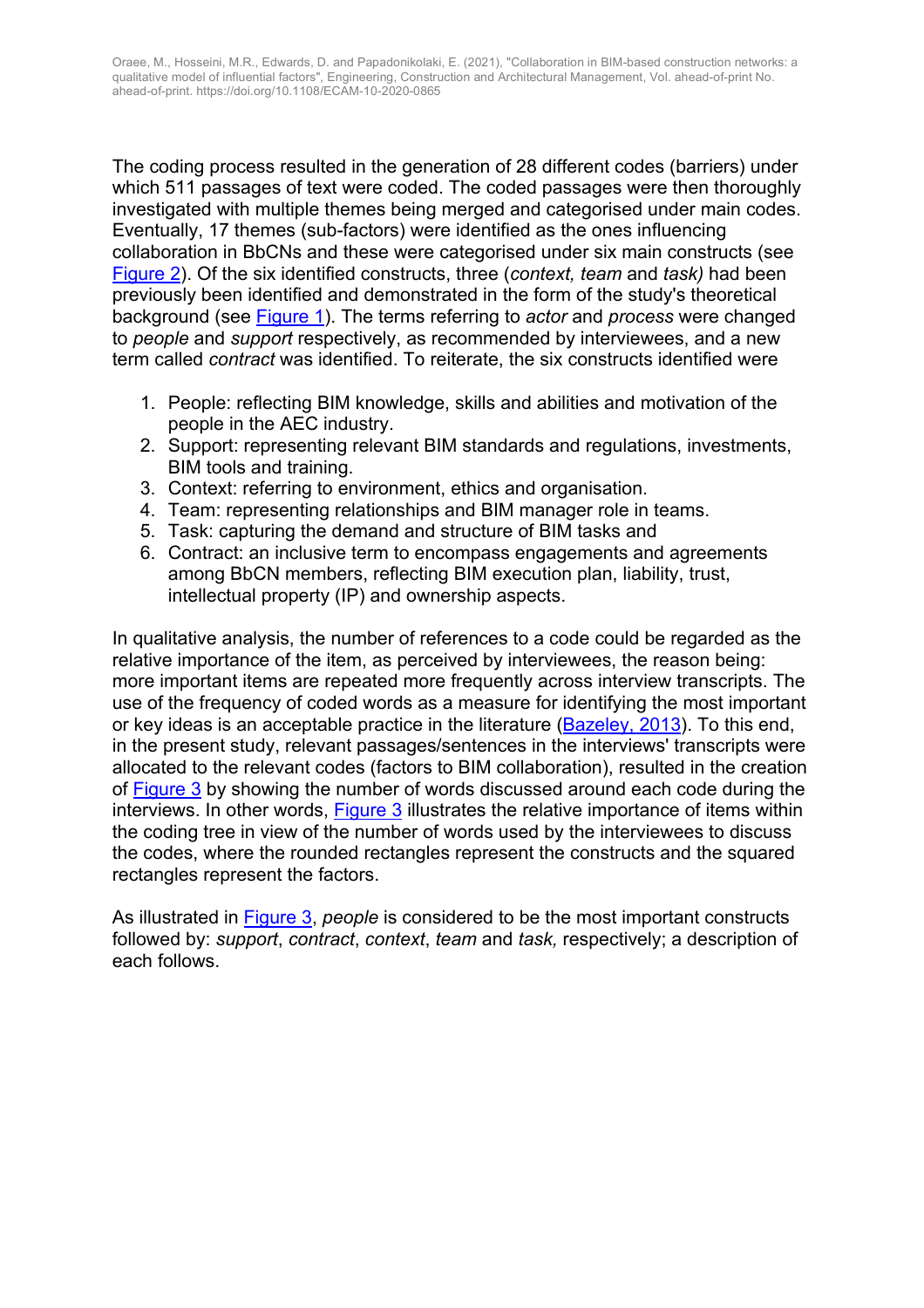#### **Figure 3**

#### The relative importance of identified factors and constructs based on the number of words coded (number on the arrows)

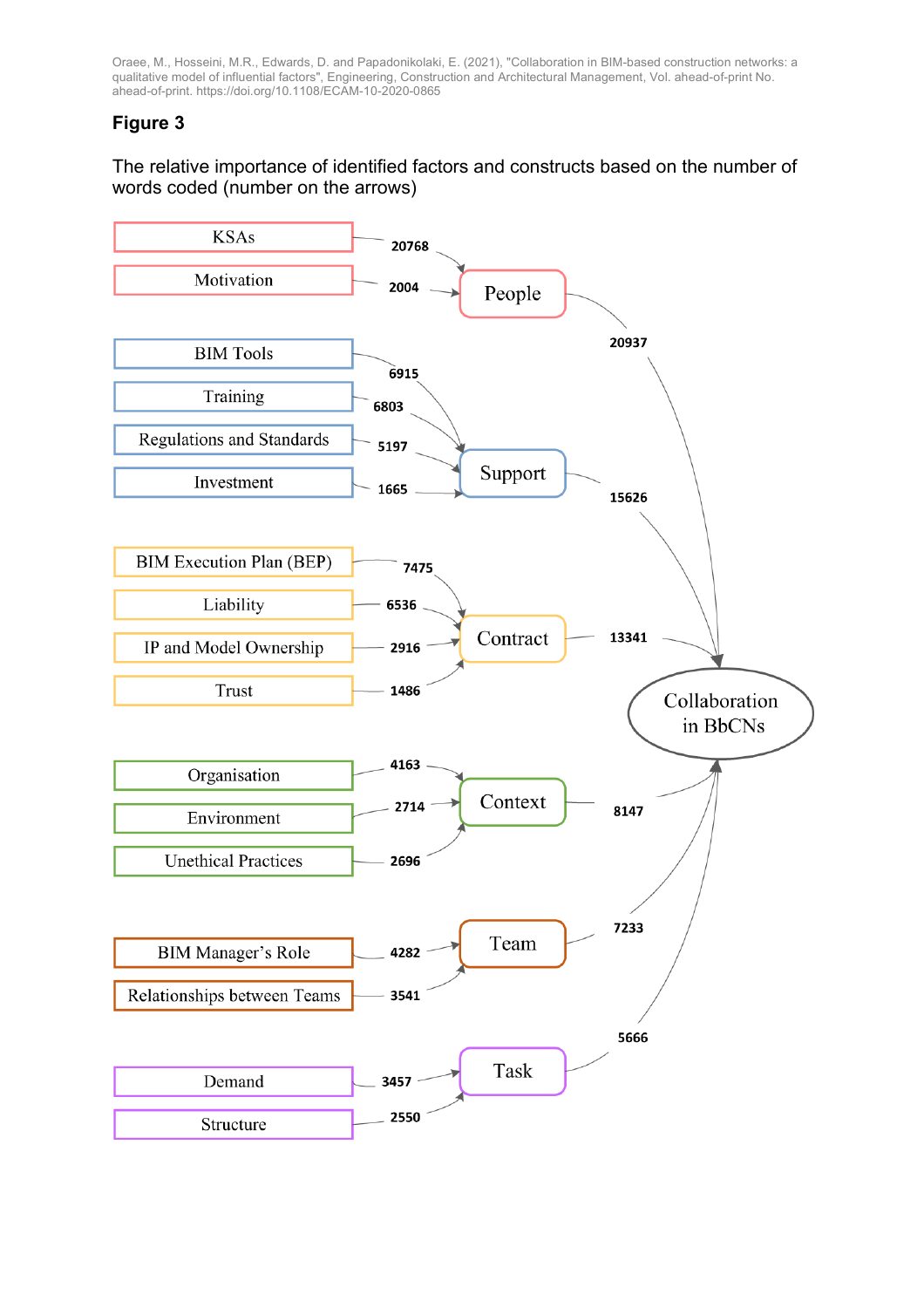### **4.2 People**

Based on the interviewees' perceptions, the *people* factor was found to be the most critical construct affecting collaboration in BbCNs, with a total of 20,937 words used across the interview transcripts to discuss its impact (see Figure 3). All the interviewees emphasised the lack of "*knowledge, skills and abilities (KSAs)"* of people working within the industry and six also mentioned the impact of "*motivation*". Hence, the KSAs of practitioners were found to be the most serious barriers to collaboration in BbCNs (Table 2).

## **Table 2**

People-related factors and barriers

| <b>Sub-factor</b>                         | <b>Barriers</b>                                                                        |  |  |
|-------------------------------------------|----------------------------------------------------------------------------------------|--|--|
|                                           | Insufficient understanding of the BIM process by the<br>people working in the industry |  |  |
| Knowledge, skills and<br>abilities (KSAs) | Lack of clients' knowledge on BIM deliverables                                         |  |  |
|                                           | Lack of understanding of the collaboration process in<br><b>BIM</b>                    |  |  |
| Motivation                                | Lack of motivation from people to get trained in BIM                                   |  |  |

#### **4.2.1 Knowledge, skills and abilities**

According to interviewees, insufficient knowledge of the BIM concept and its applications still presents influential barriers to collaboration. That is, many in the industry still believe that BIM is all about developing a 3D model using software like Autodesk Revit, during the design stage:

… there are people who do not have sufficient BIM knowledge but still work on BIM projects. The reason is that some of their organisations do not understand the concept of BIM properly or they do not have the in-house skillset or knowledge (Interviewee B).

Similarly, a lack of clients' knowledge and resources regarding BIM deliverables was identified as another important barrier. Almost all interviewees agreed that many clients generally do not understand BIM deliverables and what they eventually will receive as the outcome of implementing BIM. This usually results in signing contracts with unclear BIM requirements and deliverables, unproductive communications and potential disputes between clients and other parties in the contract. In addition, interviewees stated that there was a lack of understanding and knowledge by project members of the BIM collaboration concept itself. This concept is simply overlooked by many in the industry due to lack of awareness of the fundamental dimensions of BIM.

#### **4.2.2 Motivation**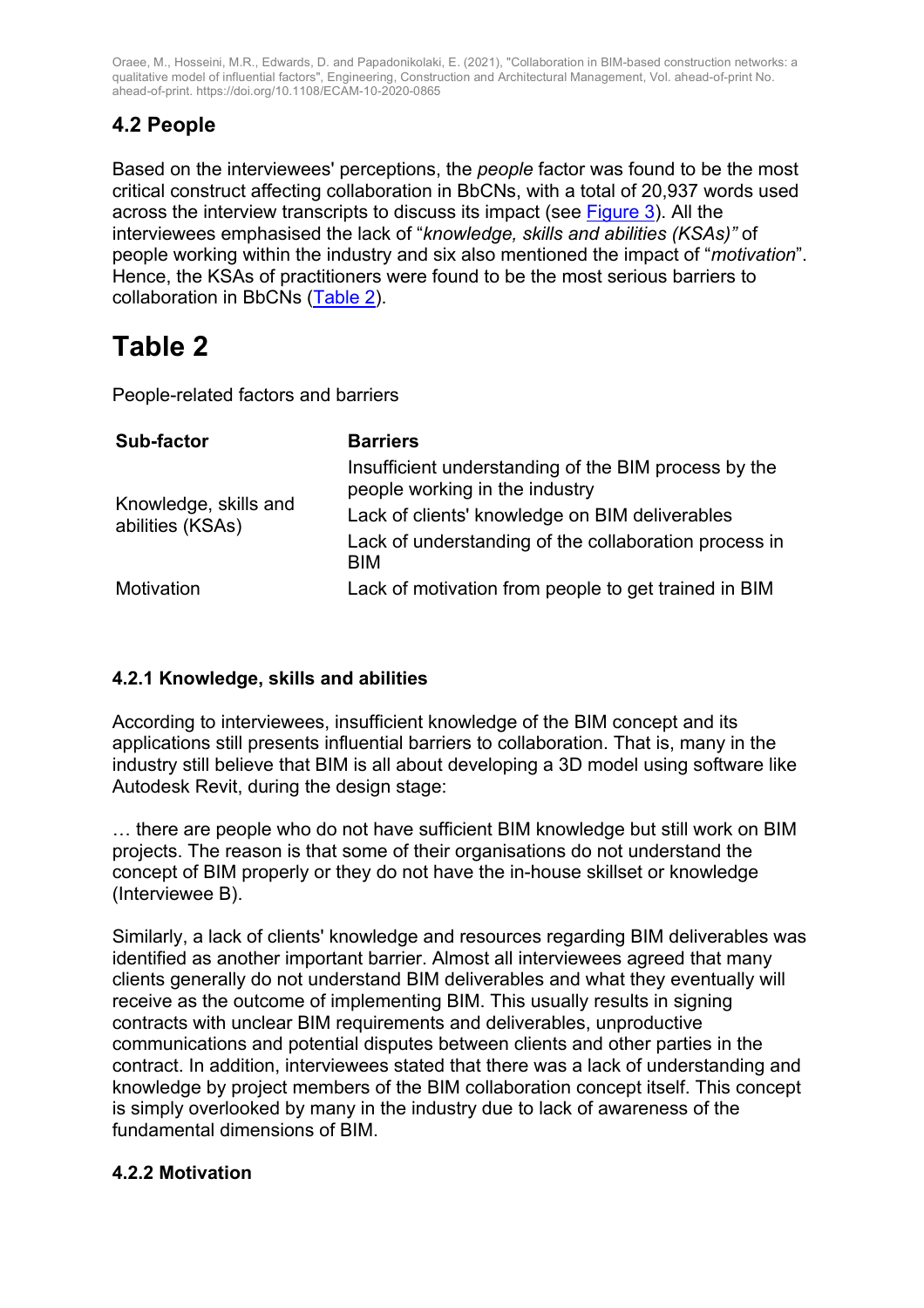The lack of motivation of project members to be trained and acquire secure knowledge in BIM was identified as a barrier. This was highlighted by the interviewees during the discussion on the role of BIM training and education in increasing BIM and collaboration KSAs of the people in the industry. Interviewees acknowledged that whilst tuition-free training courses and workshops on BIM and collaboration are provided by employers and software vendors, the attendance rate at those workshops is very low. In other words, while many team members have limited (if any) knowledge of the process of BIM collaboration, still they are not interested in attending training sessions:

… it's still a big problem for project members to commit to some time to be trained and then to actually follow the processes trained on. My sole job was to pull people by the sleeve and say let's meet, let's do this workshop, let's do the training and stuff like that, and if you've never tried doing this you'll be surprised how many people refuse to do it (Interviewee C).

### **4.3 Support (infrastructure)**

The *support* construct is the second most important affecting collaboration in BbCNs, with 15,626 words referring to it (refer to Figure 3). Specifically, *support* was seen to significantly influence collaboration by providing relevant resources and facilities, including technological support, training, initiating relevant standards and regulations and investments in relevant BIM support tools. Analysis of the findings therefore demonstrates that *support* incorporates four sub-factors viz: "BIM tools", "training", "regulations and standards", and "investment" (see Table 3).

## **Table 3**

Support-related factors and barriers

| <b>Sub-factor</b>            | <b>Barriers</b>                                                           |  |  |
|------------------------------|---------------------------------------------------------------------------|--|--|
|                              | Interoperability challenges in BIM tools across the project<br>life cycle |  |  |
| <b>BIM</b> tools             | Complexities of adopting BIM and collaboration tools                      |  |  |
|                              | Collaboration tools fail in delivering their promises                     |  |  |
|                              | Lack of use of Common Data Environment by SMEs                            |  |  |
| Training                     | Insufficient BIM education within the universities and<br>institutions    |  |  |
| Regulations and<br>standards | Lack of transparent standards around BIM models and<br>collaboration      |  |  |
| Investment                   | Lack of investment in BIM and collaboration tools                         |  |  |

**4.3.1 BIM tools**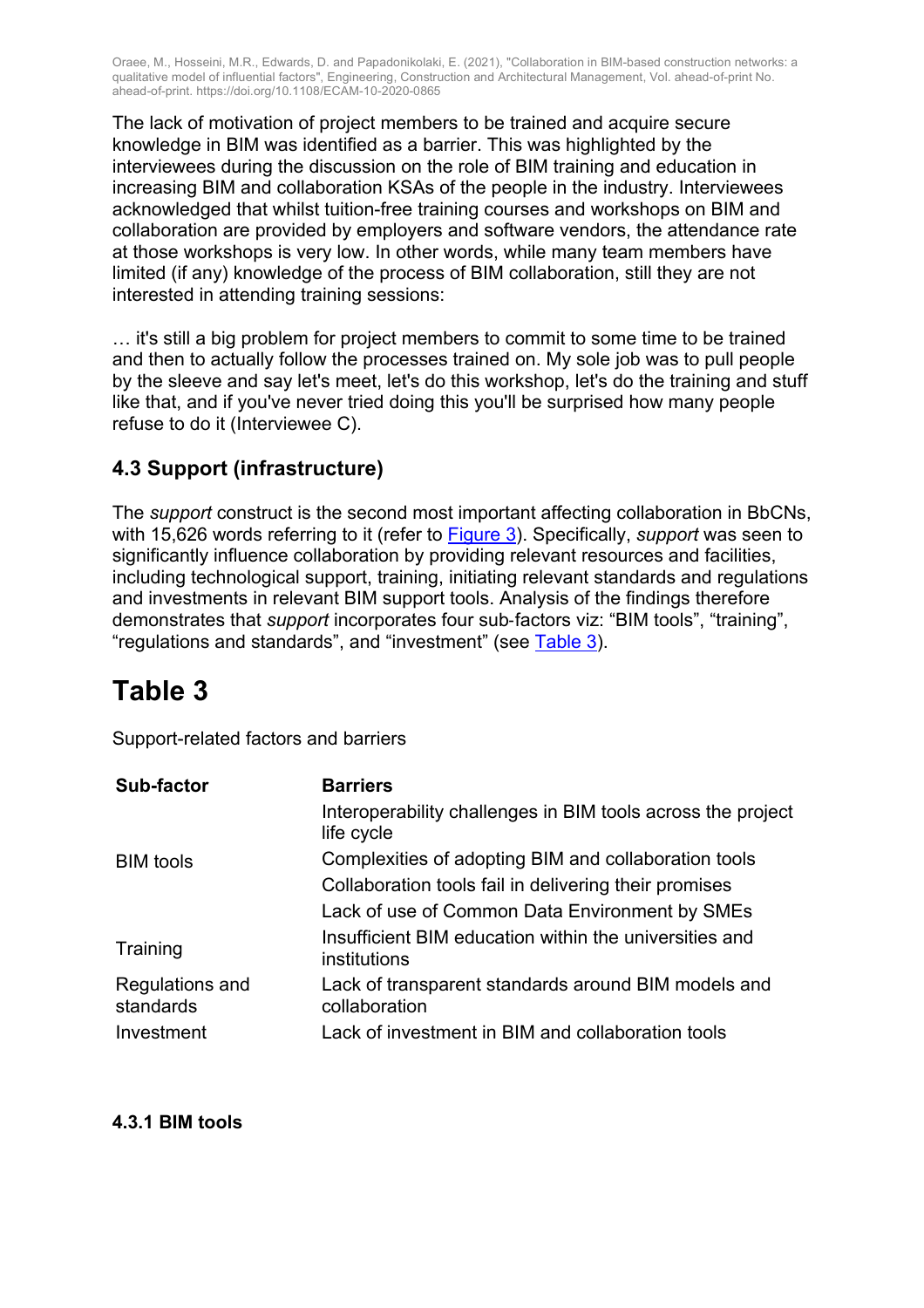Tools and software play significant "technical support" roles in the BIM process and collaboration. According to the interviewees, BIM tools have been adequately developed over the past few years and can provide sufficient functionality for the BIM process and collaboration. It is noteworthy to mention that, while a lack of "common data environment (CDE)" was previously identified in the conceptual model of this study, all those interviewed acknowledged that lack of CDE is no longer a barrier:

…common data environment is absolutely there, it's been there for quite a while and it's been used by most of the projects of any decent size. I mean, I've seen on news there's a famous toilet building project in Melbourne that used Aconex, so a rather small project (Interviewee C).

Despite the removal of CDE from the list of barriers, interviewees believed that the shortcomings of BIM tools still affect collaboration in BbCNs, with the main issue being the interoperability challenges across the project life cycle, particularly between various tools. Although there are a few interoperable formats such as IFC or BCF available, these formats are not widely accepted by all BIM tools and require standards to be updated and vendors to improve their software accordingly. A further issue identified was the complexities involved in the adoption of BIM and collaboration tools. Almost all the interviewees (9 out of 11) acknowledged that the increasing number of available BIM tools in the industry inadvertently complicates an organisation's decision-making ability to select the right tool.

Interviewees went on to argue that there are too many BIM tools available in the industry, each one claiming to be comprehensive enough to meet an organisation's needs. However, many of these tools are complicated to learn and work with. Besides, discussions indicated that many existing collaboration tools do not perform as claimed by the vendors, resulting in the wasting of time and money for organisations and significantly affecting collaboration:

The other big issue with the BIM tools is (1) the software is very expensive but (2) when you pull it out of the box it's empty. It's like been given the shell of a car (Interviewee F).

Interviewees were also in agreement that the lack of use of a CDE by small to medium enterprises (SMEs) is another barrier. As discussed, they believe that although CDE is widely available within the BIM environment, many SMEs involved in BIM-enabled projects still resist adopting CDE within their firms; they prefer to collaborate and complete their tasks traditionally. This has a significant impact on collaboration in BbCNs.

#### **4.3.2 Training**

According to the interviewees, there is an insufficient amount of BIM education within universities and training institutions, which was classified as a barrier to collaboration in BbCNs under the *training* construct. In fact, all interviewees agreed that there is a lack of integrated BIM training within both industry and higher education institutes (HEIs). The lack of integrated training in BIM within the industry gives rise to a disparity in people's knowledge of BIM. Organisations find the existing training courses unproductive and a waste of invaluable time and money, thus they run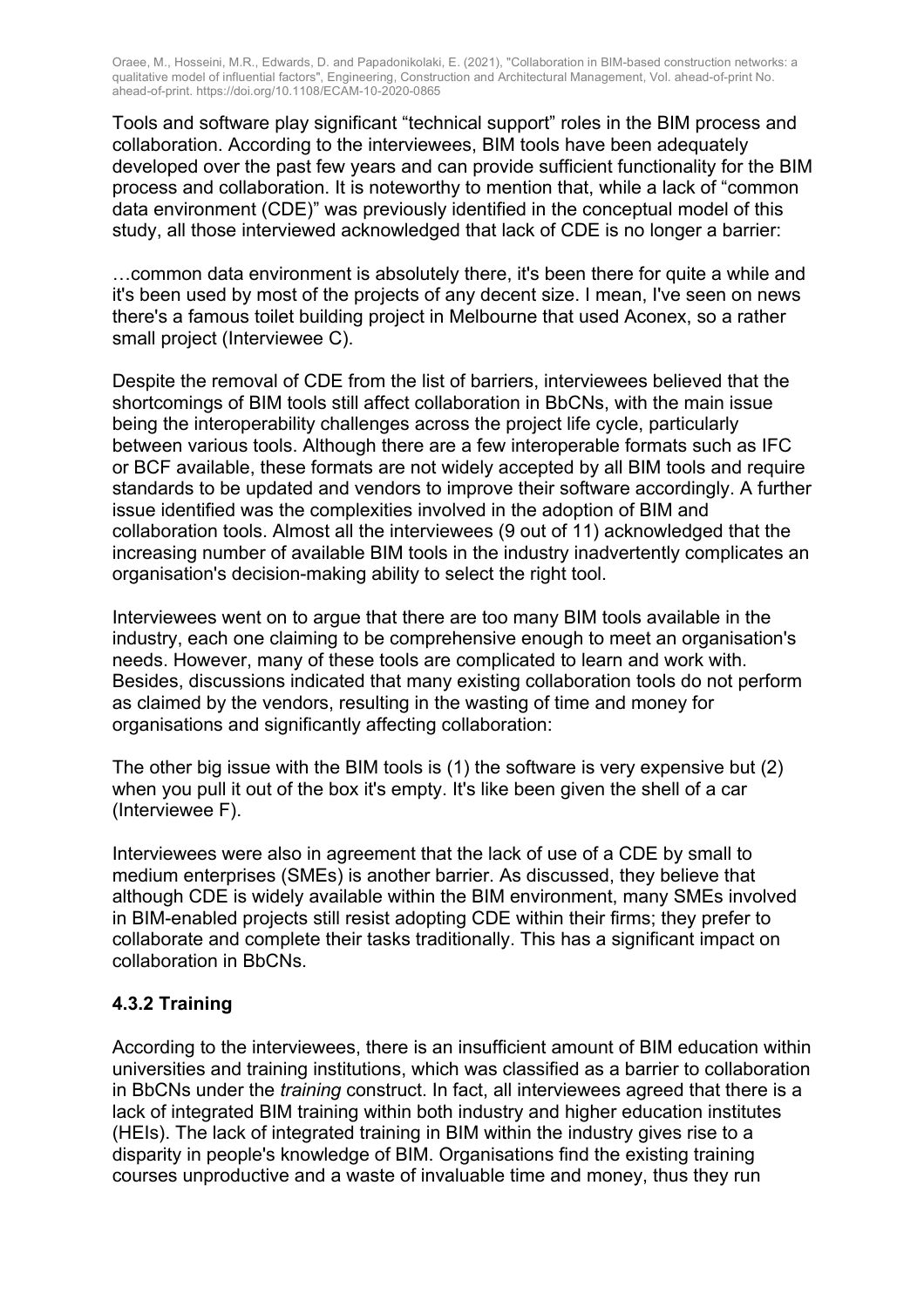internal workshops and training sessions on BIM, in particular for older generations of staff, who are more resistant to change. Moreover, due to the lack of integrated BIM education within HEIs, graduates have a different level of understanding of BIM, tools and collaboration in BIM. The interviews emphasised the need for organisations to train new graduates that are fit to work within BIM-enabled construction projects:

… the other big issue is the training. There's BIM education just on the software platforms, but no education on the actual BIM process. If you've got BIM knowledge as well as building knowledge, then you're able to design and document BIM projects efficiently (Interviewee F).

#### **4.3.3 Regulations and standards**

Analysis of interview findings indicates that the standards relating to BIM models and BIM collaboration are insufficiently transparent and this underlines the necessity of access to such. According to the interviewees, there are some standards and regulations on BIM models, but as they are not transparent enough, each organisation forms its own interpretation. The levels of development (LOD) in BIM models were referred to as an example, for which each party has its own understanding of a specific level, resulting in team members failing to agree on an acceptable LOD for their shared models. The collaboration process in BbCNs also requires transparent standards and regulations, so that all parties in the project can collaborate effectively:

… for example, saying something like LOD 200 means what we call approximate size and location which is left up to interpretation and you cannot really coordinate off that. So, whatever you put in the model there's a loophole for engineers and subcontractors to say well this is what our interpretation was (Interviewee I).

#### **4.3.4 Investment**

The lack of investment in BIM and collaboration tools is also viewed as a barrier by the interviewees. The analysis revealed that many organisations, especially smaller companies, are still fearful of shifting to BIM. Though they are involved in BIMenabled projects, they maintain a traditional *modus operandi.* When they are not sure about the tasks, they prefer to outsource the task to another organisation. This approach results in an unproductive collaboration between them and other BIMenabled organisations. The main reason behind this approach was found to be the lack of willingness to invest in BIM tools and platforms and concerns regarding the return on investments (ROI). An investment in BIM tools (sometimes to create a "BIM-wash") will result in an extension of fees which may result in jobs being lost:

For example, with Revit and Navisworks, it's about \$14,000 to buy software and then about \$1000 maintenance per year plus training etc., which is very expensive as a startup cost, especially for smaller builders (Interviewee I).

#### **4.4 Contract**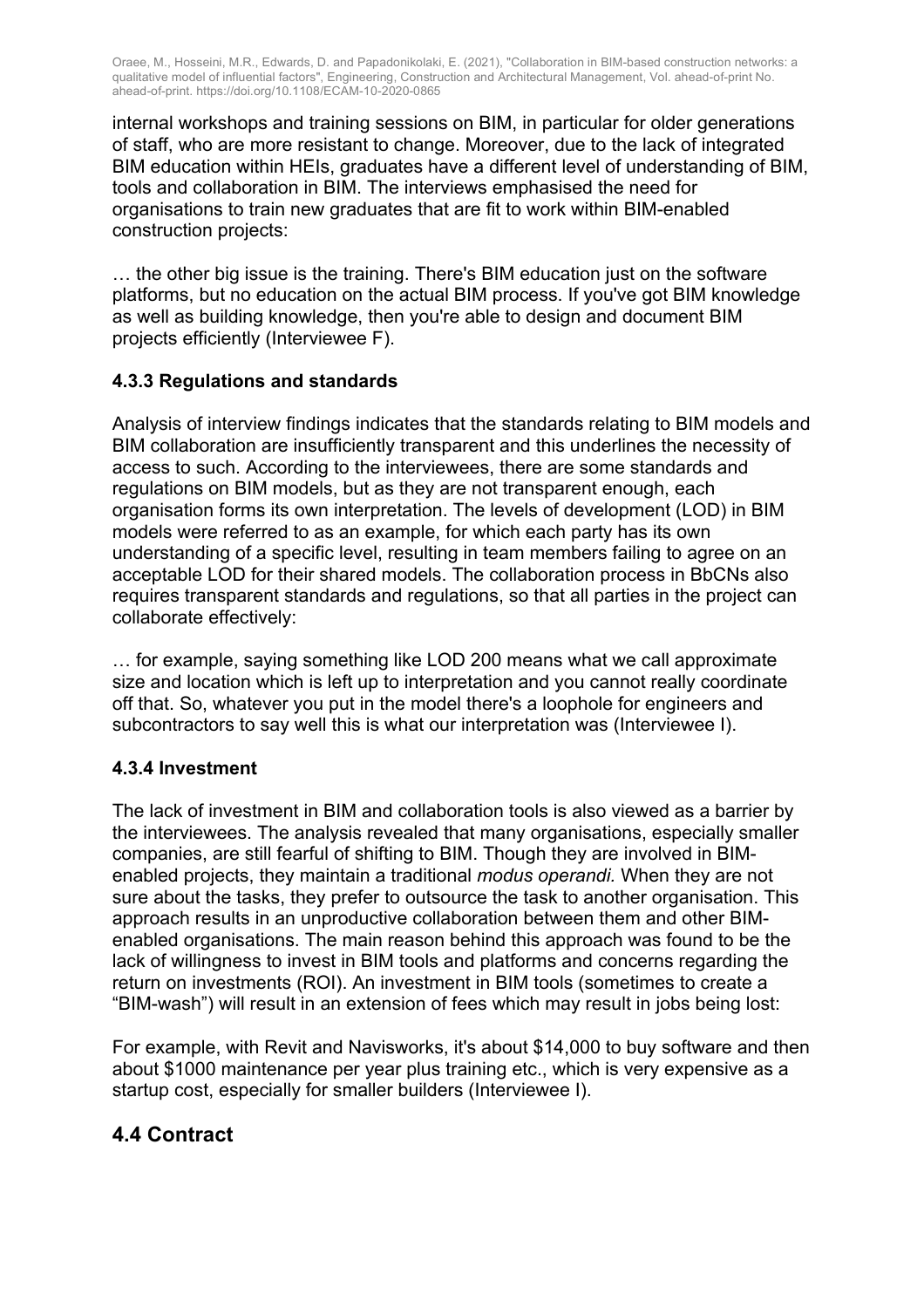The *contract* construct was found to be influential on collaboration in BbCNs; this is a new phenomenon that emerged out of the interviews. Analysis of interview transcripts demonstrated that the *contract* construct is actually one of the major areas that affect collaboration in BbCNs, being the third most significant with 13,341 words referring to it (see Figure 3). A novel insight into the impacts of *Contract* in BIM-enabled projects on collaboration emerged, with four main factors identified: "BIM execution plan (BEP)", "liability", "intellectual property (IP) and model ownership" and "trust" (see Table 4 for details).

## **Table 4**

Contract-related factors and barriers

| Sub-factor                                   | <b>Barriers</b>                                                       |  |  |
|----------------------------------------------|-----------------------------------------------------------------------|--|--|
|                                              | Lack of transparent BIM execution plan and its<br>framework           |  |  |
| BIM execution plan (BEP)                     | People in charge of the BEP being engaged at the<br>wrong time        |  |  |
|                                              | Lack of transparent contract among different<br>disciplines           |  |  |
| Liability                                    | Data liability – the responsibility of actors on their<br>own work    |  |  |
| Intellectual property and model<br>ownership | Concerns around model ownership and sharing<br>intellectual property  |  |  |
| Trust                                        | Lack of trust (contracting and collaborating with<br>whom they trust) |  |  |

#### **4.4.1 BIM execution plan**

In BIM-enabled projects, the BEP is treated as the core agreement which delineates how the BIM project is to be delivered. The purpose of the BEP is to allow project teams to agree on the way models and associated information is shared, how these models are put together and who is responsible for advancing certain components inherent in a multidisciplinary BIM process. Interviewees believe that the lack of a transparent BEP and accompanying framework is a serious barrier to collaboration:

…it is still not entirely well-defined at the beginning of the project, who is going to be doing what or who is going to be in charge of BIM coordination in particular. And that can sometimes be a cause for confusion or sometimes the biggest challenge is transferring from design into construction, and who takes care of the BIM coordination when the project starts (Interviewee D).

Another barrier to collaboration in BbCNs that was identified was that the people in charge of the BEP are engaged at the wrong time. Almost all interviewees believed that the BEP should be developed at the beginning of a BIM project and involving all relevant teams and people. However, while the BEP is usually developed at the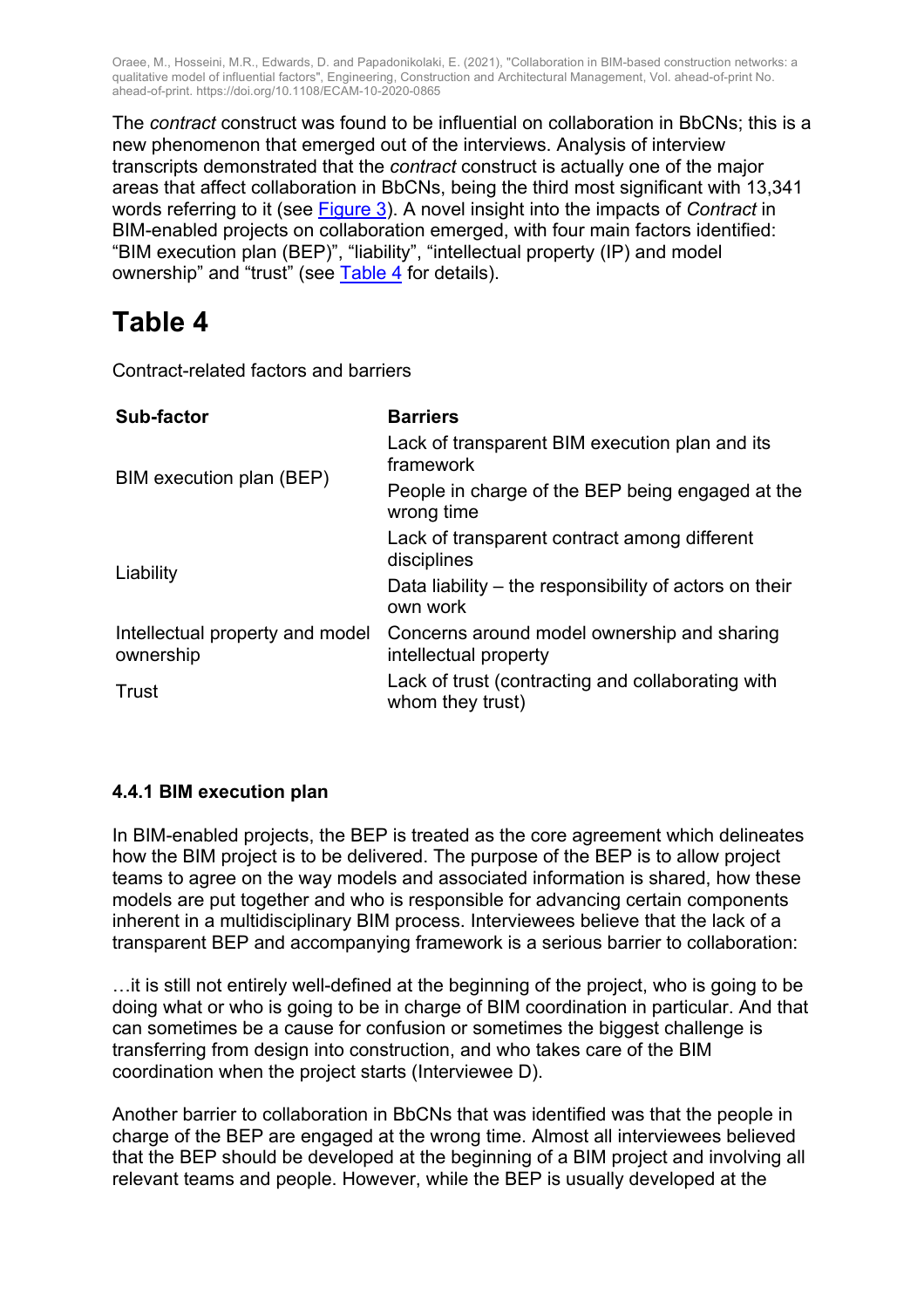project start, it fails to include all responsible teams and stakeholders. Teams do eventually engage in the process, but this delayed involvement results in clashes, inefficient collaboration and reworks, and eventually slows down the design and construction process.

#### **4.4.2 Liability**

Data liability was recognised as a factor influencing collaboration in BbCNs. According to the interviewees, while BIM models are shared among different disciplines and organisations, each discipline must be responsible for their modifications and inputs to the model. This becomes a serious challenge, for example, where architects sign agreements with clients to accept responsibility for the final BIM models and deliverables. To develop the BIM model, architects need to collaborate with other disciplines such as structural engineers, MEP engineers, contractors and supply chains (SC), thus transparent agreements between different disciplines are essential to improve coordination and ensure data liability is shared amongst every single discipline who inputs into, or changes, the model:

… for example, I've sent a structural engineer a BIM model, they moved a beam. They send it back to me that updated model. Now, who's responsible for the location of that beam? The architect. So, even though the engineer has changed the location, it's ultimately the architect's responsibility for the location of things. So, that is what I try to fix because there is no contract between the architects and consultants (Interviewee H).

#### **4.4.3 Intellectual property and ownership**

Also within the *contract* construct, the concerns relating to sharing intellectual property (IP) and BIM model ownership were found to be barriers to collaboration in BbCNs. According to interviewees' perceptions, teams in BIM-enabled projects are reluctant to share their full models with other disciplines, due to concerns around their IP, i.e. that these intellectual contributions could be used by their competitors, especially within the supply chain discipline. It was found to be similar to BIM model ownership, where any party that had contributed to the model claimed the right of ownership. For example, upon receiving and updating a BIM model from another discipline, ownership of the model becomes a challenge for the involved teams, where any party that has partially modified the model claims ownership.

BIM collaboration, but not to the client! Now we have a policy here of not sending ArchiCAD files to clients. Because we had one client, he wanted us to give him the BIM model. So, I gave him the model, then I noticed he gave it to another architect, re-documented the house in AutoCAD, stacked it all up using his own joinery (Interviewee K).

#### **4.4.4 Trust**

Interviewees stated that on many occasions collaboration occurs through verbal communications hence "trust" plays a major role in day-to-day collaboration. Collaboration in BbCNs does not occur unless trust is established. This was justified by the interviews, referring to the fact that construction projects are bespoke and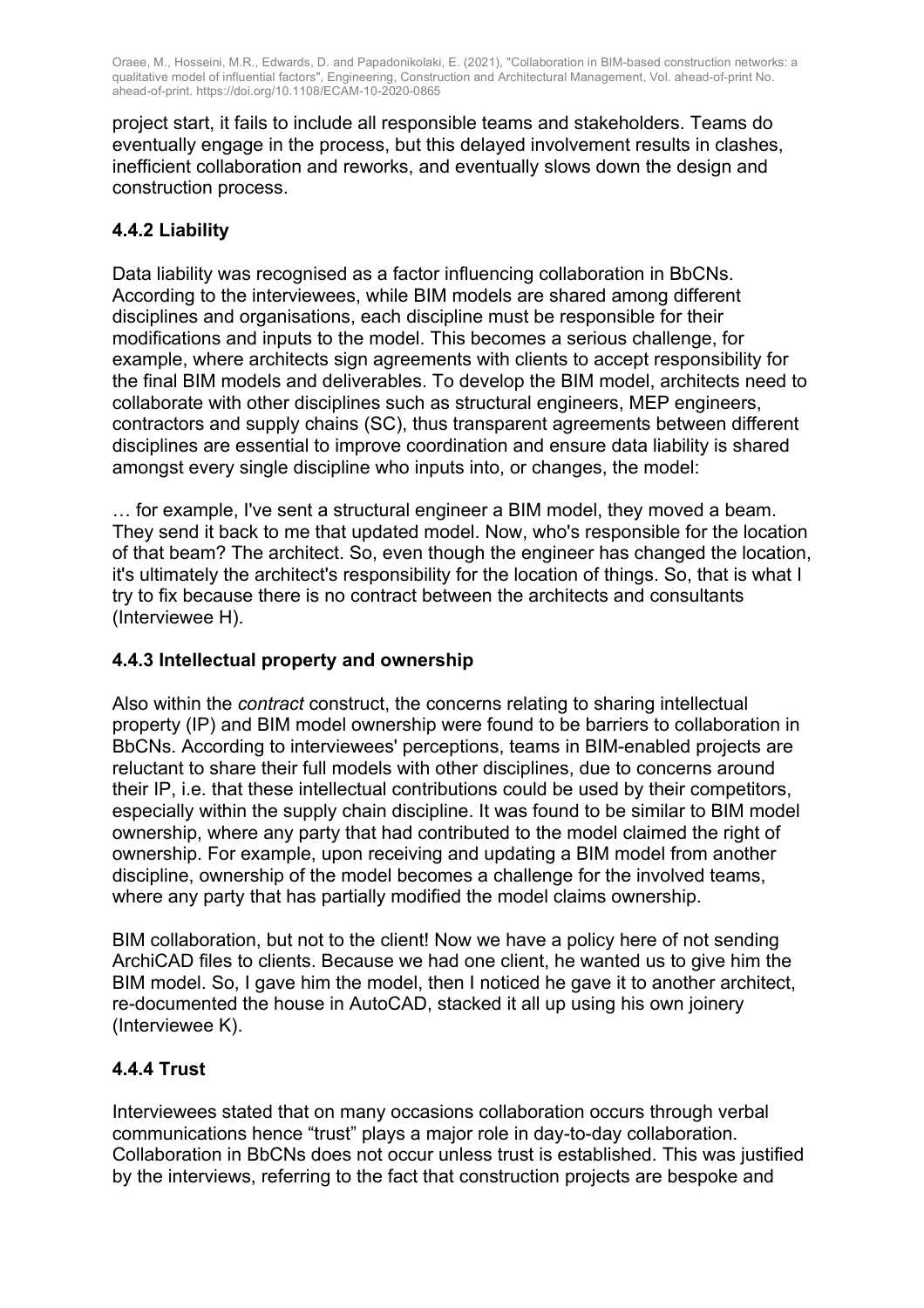may not be repeated in the future, with the same people. This lack of history and continuity means that individuals remain reluctant to collaborate:

In the BIM world and in the design and construction stages, in particular, most collaboration occurs through verbal agreement and maybe an email to consolidate it, but a lot of trust is involved and a lot of on the spot commitment to which action is relied upon (Interviewee G).

### **4.5 Context**

The *context* factor was acknowledged by the interviewees as the fourth most important construct, with 8,147 words referring to it (see Figure 3). The "Context" was seen to significantly influence collaboration in BbCNs through organisations' context and the environment in which project teams work. Moreover, the attitude of organisations towards collaboration in BbCNs was considered influential. As illustrated in  $\overline{\text{Table 5}}$ , interviewees argued that "Context" has three dimensions: "organisation", "environment" and "ethics".

## **Table 5**

Context-related factors and barriers

#### **Sub-factor Barriers**

Organisation Disparities in collaborative approaches among organisations Environment Dynamics and fragmented nature of the industry

Ethics Lack of willingness or interest to enforce the guidelines and standards Promoting or dictating specific collaboration tools

It is noteworthy to mention that the sub-factor "culture" (national culture identified in the conceptual model) was not found to be an influential factor for collaboration in BbCNs; as a result, "culture" was removed from the list of barriers. Interviewees all believed that the Australian construction industry is multicultural by nature hence national culture and the language barrier cannot be seen as barriers to collaboration:

Our office is multicultural. We've got two Columbians, one Iranian, Indonesian, Singaporean, a couple of Australians like Caucasian Australians, one Russian and one from Chile who formed our Melbourne office. So, the platform is an international brand and works very well (Interviewee H).

#### **4.5.1 Organisation**

Interviewees discussed this barrier in terms of organisational work culture and structure and approaches to collaboration. They agreed that disparities in collaboration approaches among organisations are influential, as different companies have different structures and ways to collaborate with each other. Besides, each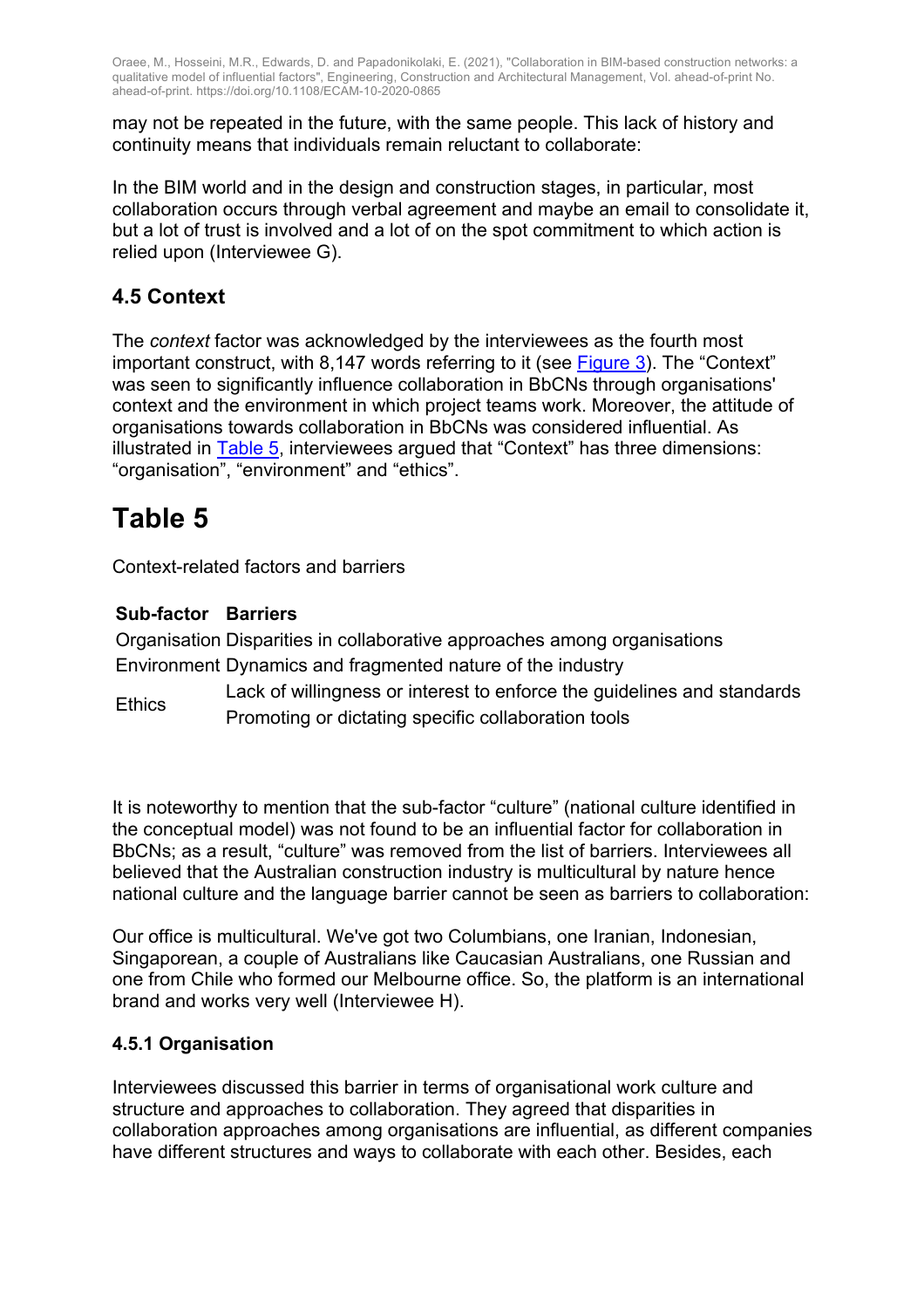company has its own work culture in terms of collaboration and communicating with other organisations.

… every organisation has their own agenda and having their own financial targets to meet and that obviously affects collaboration because every member of the team views themselves as person foremost part of their own organisation protecting their own organisations and then only after that as parts of a project team (Interviewee D).

#### **4.5.2 Environment**

The environmental factor was identified as another significant barrier to collaboration in BbCNs. Interviewees believed that the AEC industry's inherently dynamic and fragmented nature has a significant impact on collaboration activities within and among collaborating organisations, including supply chains. Furthermore, organisations involved in BIM-enabled projects are frequently located in different geographical locations, cities, states or countries. This necessitates having more online collaboration and meetings, which further exacerbates the challenges.

#### **4.5.3 Ethics**

According to the interviewees, the unethical practices of people and organisations involved in BIM-enabled projects have adverse impacts on collaboration. A lack of willingness or interest to enforce the existing guidelines and standards was identified as an important barrier. Many interviewees believed that while useful guidelines and standards on BIM exist, many organisations and people still ignore these and prefer to follow their own traditional approach to communicate and deliver projects.

Moreover, a few interviewees believed that some contractors prefer to not fully implement BIM and its quidelines within their organisations. Hence, although they are aware of the benefits of BIM and its cost-efficient process, they "unethically" and opportunistically shy away from collaborating in implementing guidelines because they believe that they will have more change requests and hence, opportunities to make more money out of these:

… when you go to head contractors and say if you become part of the BIM story that will reduce your variations and change management to a bare minimum, they tell you "… get out of my office! " because things like change request are how I make my money, how I make my margins because I have to under quote because the competition is fierce. So, if I do not get any changes put in and I charge really good money for those changes, I'm not an even break-even let alone make any margins (Interviewee D).

Promoting or dictating specific collaboration tools was also found to be a barrier to collaboration in BbCNs. According to the interviewees, giant client organisations force project teams to adopt or use specific tools or platforms. As this is seen as an additional cost, it diminishes collaboration, as smaller companies do not have skilled personnel or resources to work with the recommended tools.

#### **4.6 Team**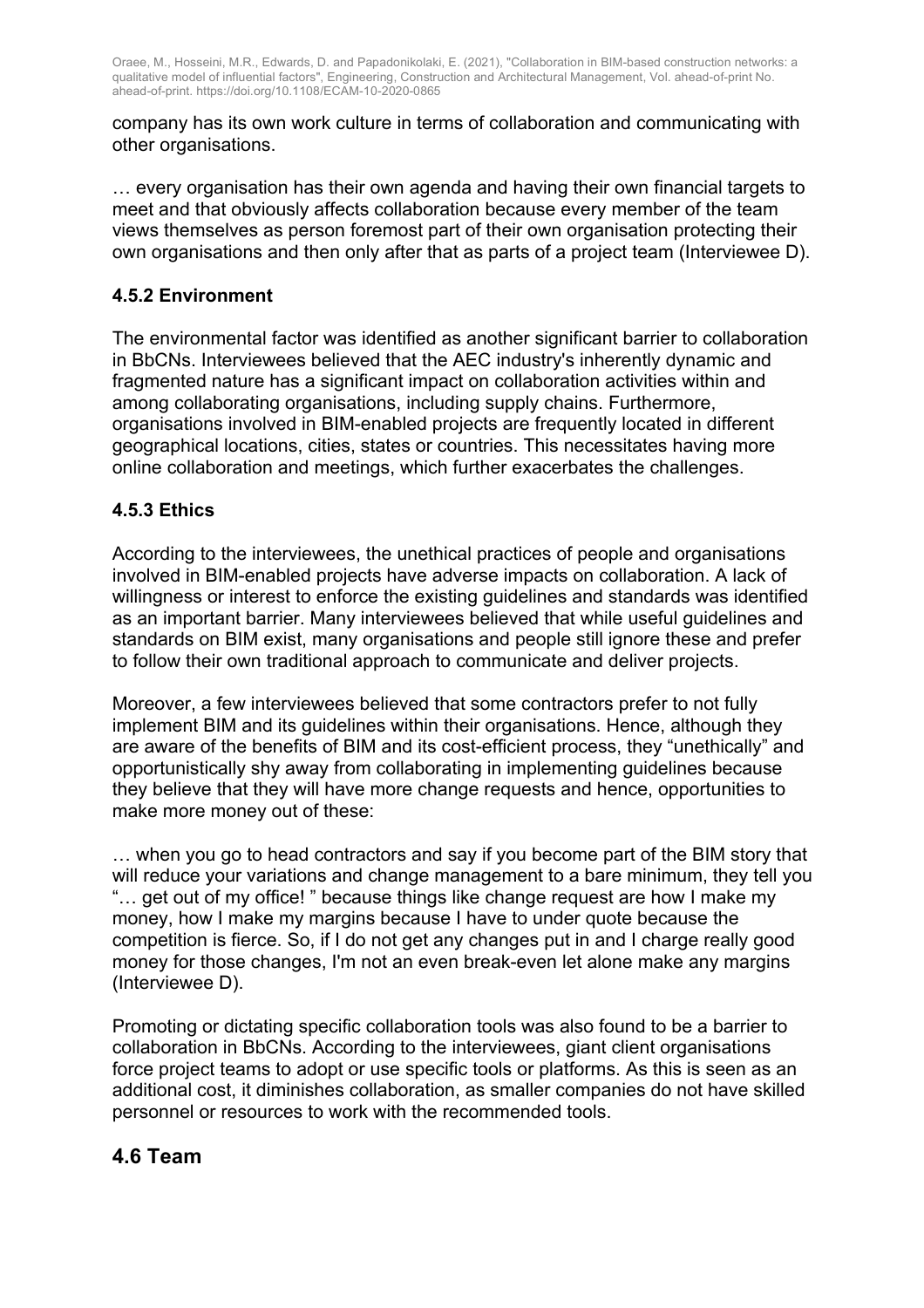The construct *team* was the fifth most significant referred to with 7,233 words (see Figure 3). The interviewees discussed various *team* dimensions that affect relationships among team members and shape their individual team roles with the two most significant being the "BIM Manager role" and the "relationships between teams" (see Table 6).

## **Table 6**

Teams-related factors and barriers

| <b>Sub-factor</b>          | <b>Barriers</b>                                                               |
|----------------------------|-------------------------------------------------------------------------------|
| <b>BIM</b> manager<br>role | Unclear understanding/expectation of BIM manager role and<br>responsibilities |
|                            | BIM manager has not the full power (PM has more)                              |
| <b>Relationships</b>       | Unestablished collaboration between designers and downstream<br>supply chain  |
|                            | The isolated working mentality of project teams                               |

It is noteworthy to mention that following interviewees' suggestions, "team composition" from the conceptual model of this study, was modified and merged within the "organisation" barrier, classified under the *context* construct, as discussed.

#### **4.6.1 BIM manager role**

According to the interviewees, the BIM manager has a crucial role in BIM-enabled projects, with significant influence on project performance and BIM deliverables. In fact, their role entails combining the expertise of various disciplines (including architects, contractors, engineers, project managers and software technicians) to deliver a successful project, so they must have relevant tacit knowledge and experience of all the involved disciplines. Yet, there is little understanding of the BIM manager's role and responsibilities in the industry. This has significant impacts, not only upon project performance but also on collaboration activities:

… [BIM manager] is quite a unique skill and I do not think it's fully defined and I doubt there's a course to support that and by its very nature as the technology evolves so quick and it's a people role it would be hard to put a curriculum even to train for that yet (Interviewee F).

Another barrier to collaboration in BbCNs was found to be the limited power of BIM managers on BIM-adopted construction projects. According to interviewees' perceptions, in some instances, project managers are mainly responsible for preparing the BEP and defining the BIM manager's role and responsibilities and later monitoring and controlling the BEP, as well as the BIM manager. This approach fails to embrace the BIM managers' expertise at the outset of the project and also reduces their power and influence significantly.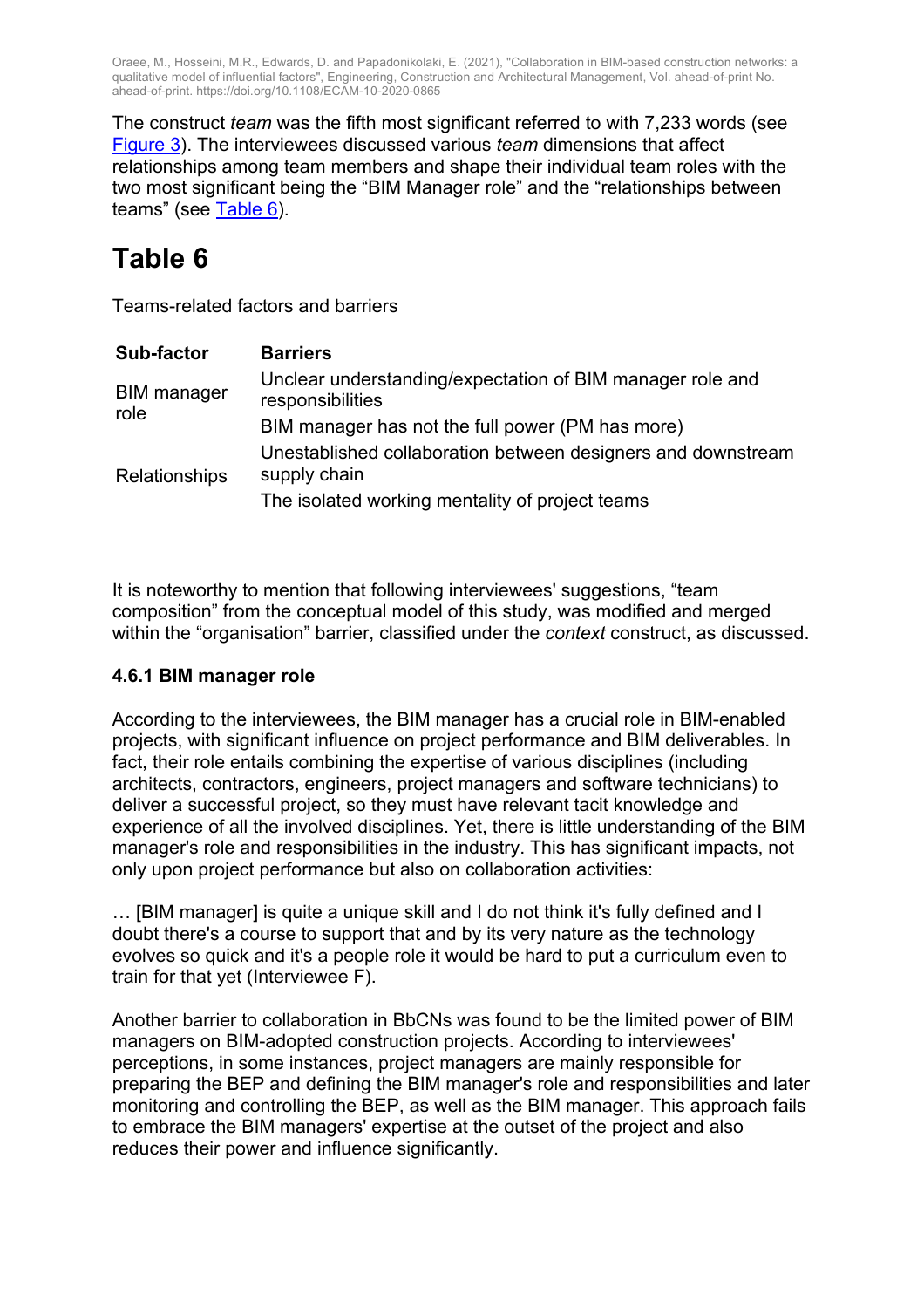#### **4.6.2 Relationships among teams**

According to the interviewees, the unestablished collaboration between designers and downstream subcontractors and supply chain is a significant barrier to collaboration in BbCNs. Design teams prefer to have less collaboration with other project teams and frequently fail to release design documentation, which is in contrast to the very nature of BIM in which all project teams must be integrated and share information instantaneously:

… though we have CDE in our projects, architects are very reluctant to upload their drawings saying it's still work in progress, and that hinders and slows down the whole process … (Interviewee D).

By the same token, the isolated working mentality of project teams presents another barrier to effective relationships and eventually to collaboration in BbCNs. The number one priority of project teams is to look after their own firms rather than other project teams, where each organisation has its own financial targets and goals that will be achieved through its own members.

### **4.7 Task**

Analysis interviews indicated that the *task* construct is the sixth most significant factor affecting collaboration in BbCNs, with 5,666 words referring to it (refer to Figure 3). According to interviewees, this construct has two major dimensions of "demands" and "task structure", as tabulated in Table 7.

## **Table 7**

Task-related factors and barriers

| Sub-<br>factor | <b>Barriers</b>                                                                |
|----------------|--------------------------------------------------------------------------------|
|                | Absence of the right information at the right time to complete BIM tasks       |
| Demand         | Pressure and tight scheduling imposed by senior managers and/or<br>contractors |
| Structure      | Complicated nature of BIM tasks                                                |

#### **4.7.1 Demand**

Interviewees agreed that the absence of the right information at the right time to complete BIM tasks is a barrier to collaboration. That is, teams usually allocate tasks to their members and other teams involved in the project, however, the correct information needed to ensure proper completion of the tasks (based on desired requirements and time) is missing. Moreover, team members often do not have a clear understanding of the requirements of their assigned tasks because they are not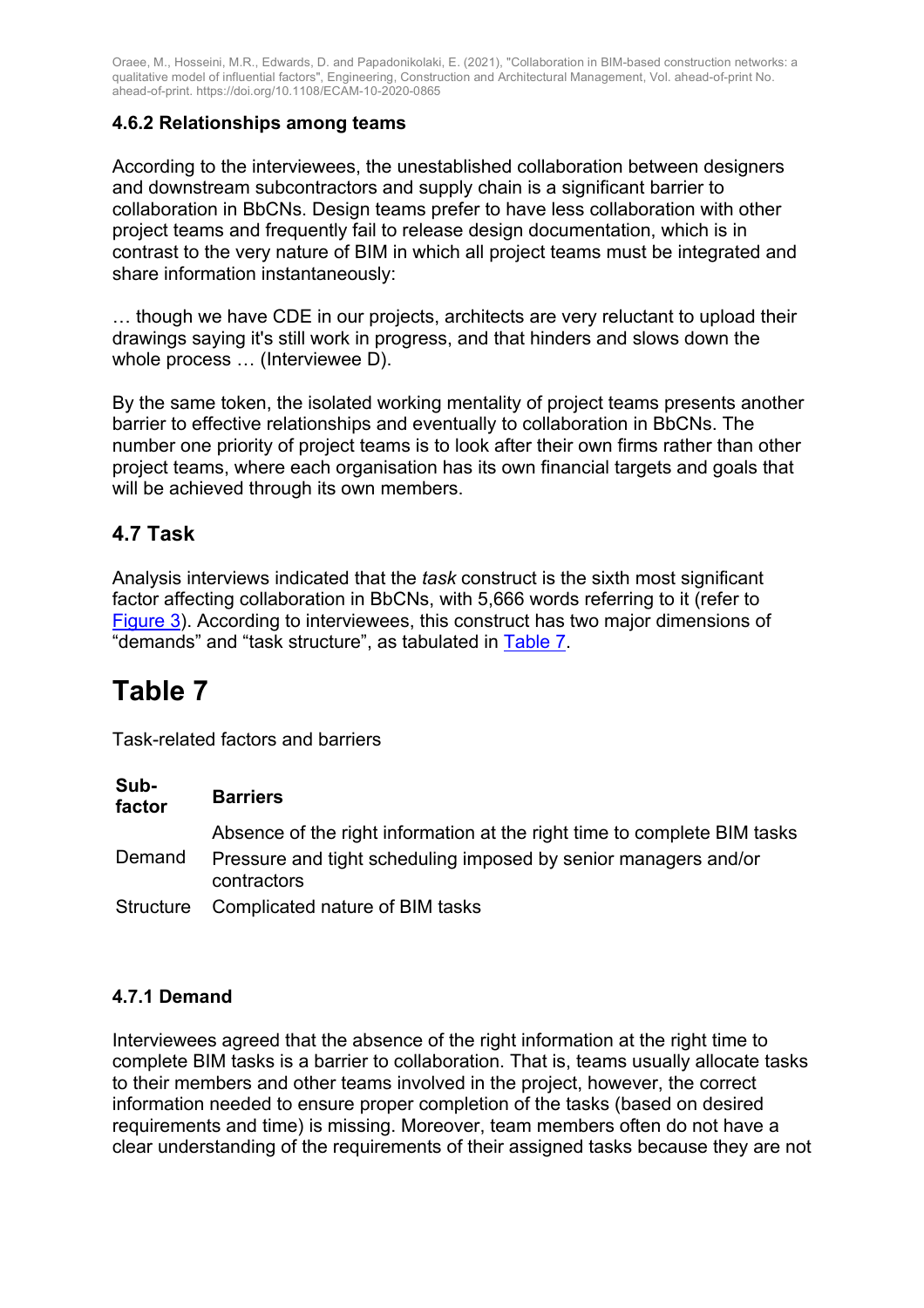involved in consistent and ongoing communication with senior members of their teams or with members in other teams:

… when starting with the design process, there's sort of a lack of understanding of what we need or [what] the requirement or the task is (Interviewee J).

Interviewees also believed that the pressure of tight scheduling imposed by senior managers and/or contractors represents a further barrier. They believe that this issue is common within sub-contractors' teams and often creates significant problems for collaboration, as members are under pressure to complete their tasks faster than the allocated time-frame. A predominant reason for this is that sub-contractors prefer to complete their tasks in a shorter timeframe in order to sign another contract for another job, and therefore efficient communication and collaboration are of secondary priority.

#### **4.7.2 Structure**

The complicated nature of BIM tasks was noted as a significant barrier to collaboration performance. Interviewees believed that unlike traditional projects, BIM-enabled projects are governed by complicated regulations and standards regarding BIM models. This extra level of complexity affects collaboration activities. Interviewee F and B commented that:

… there are lots of standards like COBie, Army Corps, and NBS, and the list goes on Each one of those is really quite tricky and it makes it hard to get common and quality communication for the task and requirements, in my observation, and that bolds the task structure, which is, super complicated. Like if you stop and think there was never an official 2D global CAD standard for things like line styles and line weights, however, all that stuff in BIM there is exponentially more variables (Interviewee F).

Contents in BIM models are sourced from different disciplines. For example, you might know the Camel software for calculating HVAC loads. It's like a spreadsheet for calculating heating and cooling loads. Though REVIT and some of these BIM authoring tools also allow you to do that within the software, but the industry is still using both, thus it makes the tasks even more complicated (Interviewee B).

## **5. Discussion of findings**

The outcome of the qualitative analysis which modified the conceptual model of the study (see Figure 1), resulted in an integrated model of collaboration in BbCNs, customised and contextualised for BIM-enabled projects, as illustrated in Figure 4. This model demonstrates: (1) newly-identified constructs and factors that act as barriers to collaboration in BbCNs; (2) the associations between collaboration in BbCNs and its major constructs and (3) the association between major constructs and factors/barriers that affect collaboration in BbCNs. From a broader perspective, Figure 4 lends revealing insights into the nature of barriers to collaboration in BbCNs, a description of which follows.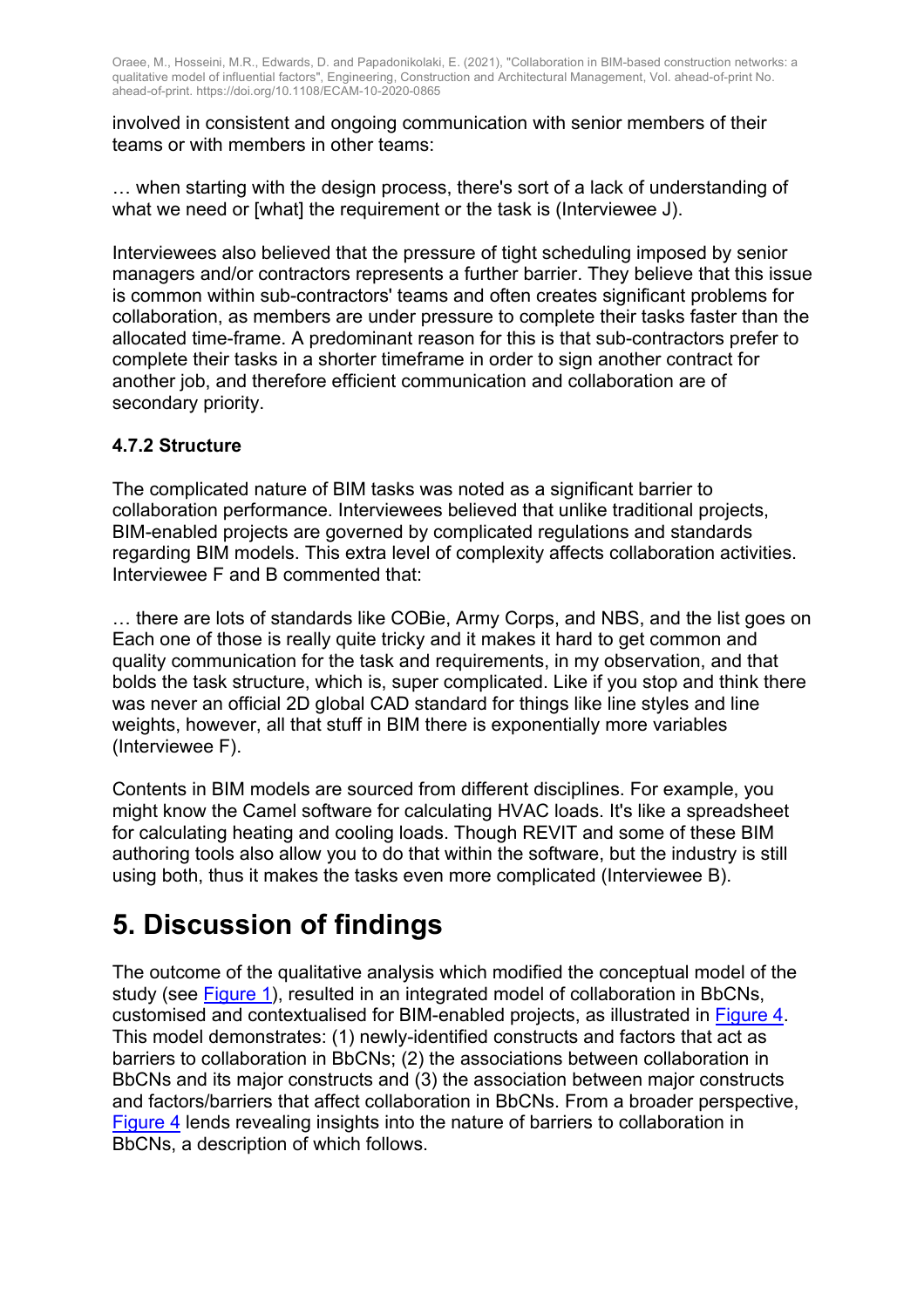### **Figure 4**



Qualitative model for collaboration in BbCNs

As demonstrated in the model (Figure 4), the contractual aspect of collaborative working was found to be a major factor influencing collaboration in BbCNs and comprised of four sub-factors: (1) BIM execution plan (BEP); (2) liability; (3) intellectual property (IP) and BIM model ownership and (4) trust. Other new factors such as ethics and motivation that were identified, though defined under different categories, can also be addressed through the change of underlying contractual arrangements that govern and administer the way members in BbCNs can engage in completing BIM-related tasks.

It can be inferred from the model that collaboration in BbCNs is diminished, largely due to various dimensions such as BIM manager role, BEP, liability, intellectual property, model ownership and motivation that cause a lack of willingness for project team members to engage in inter-organisational or inter-disciplinary activities. This mainly stems from problems founded on unfavourable contractual arrangements (Chan *et al.*, 2019) that fail to: secure the interests of team members; clearly outline their responsibilities and liabilities and assist them in sharing risks, rewards and benefits from project success. The necessity of changing contractual arrangements has been identified in previous studies (Abd Jamil and Fathi, 2018); however, the indirect impacts and potential solutions are hitherto overlooked. The contractual discourse associated with collaboration in BbCNs has remained restricted to the legal domain, disconnected from people and technology dimensions that control BIM-enabled projects. The future of scholarly discourse on enhancing collaboration in BIM-enabled projects must focus on adopting technologies and novel forms of contractual arrangements that foster the willingness of team members to collaborate. The toolsets and enablers of such objectives are available in other industries and can be adopted and adjusted to address the needs of BIM-enabled projects. Recent studies particularly point to the necessity of establishing transparent relationships and interactions as a remedial solution to make people comfortable with exchanging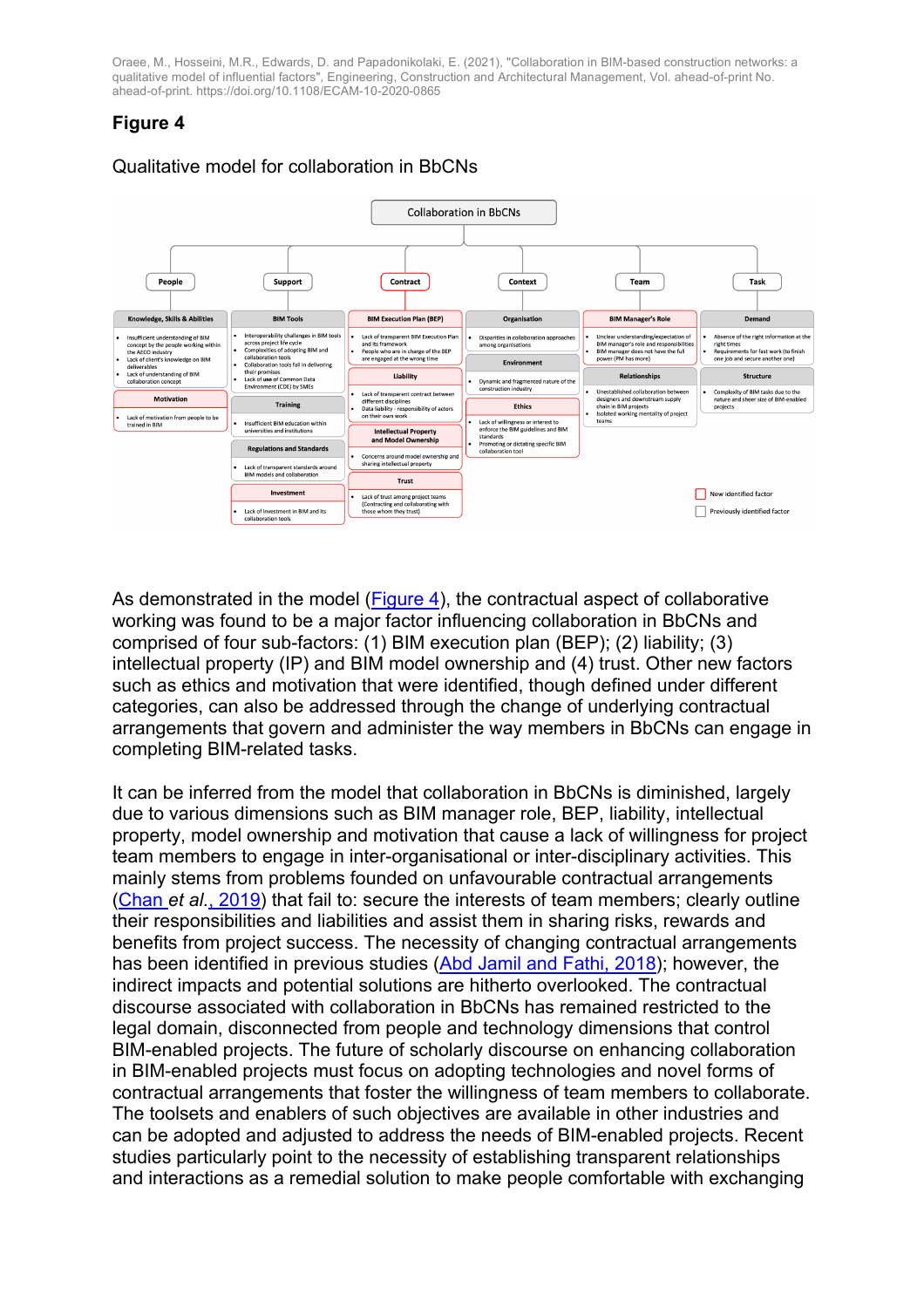data and providing information. The solution must be a new technology that makes all team members confident that all interactions are secured and effectively protected (cf. Elghaish *et al.*, 2020). Blockchain is proven reliable in making relationships and interactions trustworthy (Turk and Klinc, 2017) hence increasing the chance of collaboration among team members. It is indeed suggested as a solution for shifting to integrated project delivery (Elghaish *et al.*, 2020) and addressing the lack of collaboration due to mistrust among team members of BIM-enabled projects (Mathews *et al.*, 2017). That is because, blockchain has the potential to revolutionise different aspects of a contractual arrangement (Dolgui *et al.*, 2019); it is a distributed ledger that has the advantage of decentralising the operation across the network, where all data are presented as blocks which will be immutable once joined to the chain; and self-authentication is required for all newly recorded data (Elghaish *et al.*, 2020). It is also a platform to execute the so-called "smart contracts" as transactions (Hofmann *et al.*, 2018), a digitalised set of agreements between firms in the form of smart contracts (e.g. designers, engineers and contractors in a design and construction chain), represented in a code and being self-executed by computers once certain conditions (e.g. completion of a task or a BIM deliverable) are met. The application of blockchain has proven effective in enhancing collaboration in particular areas of BIM-enabled projects like financial management (see Elghaish *et al.* (2019)). In summary, the findings of the study indicate that contractual concerns present a major barrier to collaboration in BbCNs and in view of the findings of previous studies blockchain is an ideal solution to address the issue.

## **6. Conclusion**

Although a few studies have defined collaboration in BIM-enabled projects as their focal point, the study presented here is the first systematic effort in identifying the barriers to collaboration in BIM-enabled projects, based on empirical data. Original views, new insights and trends emerged as the outcome of this study, encapsulated in the form of a model of factors and barriers that affect collaboration in BbCNs, as the first empirically validated model of its kind. Examination of the model reveals that while most of the major factors to collaboration in BbCNs are presented in previous studies, some act as the root causes of a lack of intention to collaboration in BbCNs. They must be given top priority, that is, they nurture a wide range of barriers to collaboration in BbCNs and addressing them can enable project managers to eliminate the underlying reasoning behind the lack of collaboration in BIM-enabled projects. A clear message relates to proposing a way forward that will address the barriers of collaboration, relying on technological innovations to revolutionise the contractual arrangement of BIM-enabled projects, as a result of which people will be more willing to collaborate and engage in collaborative activities.

The theoretical contribution of this work lies in making clear the underlying problems that diminish collaboration in BbCNs and the potential solutions: relations among inter-organisational collaboration, contractual aspects, blockchain and smart contracts.

The practical implication is that project professionals in BbCNs are called to allocate resources to improve the contractual arrangement and eliminate the underlying causes of team members' unwillingness to collaborate. This involves giving priority to addressing the issues revolving around trust, IP and liability, with better technology.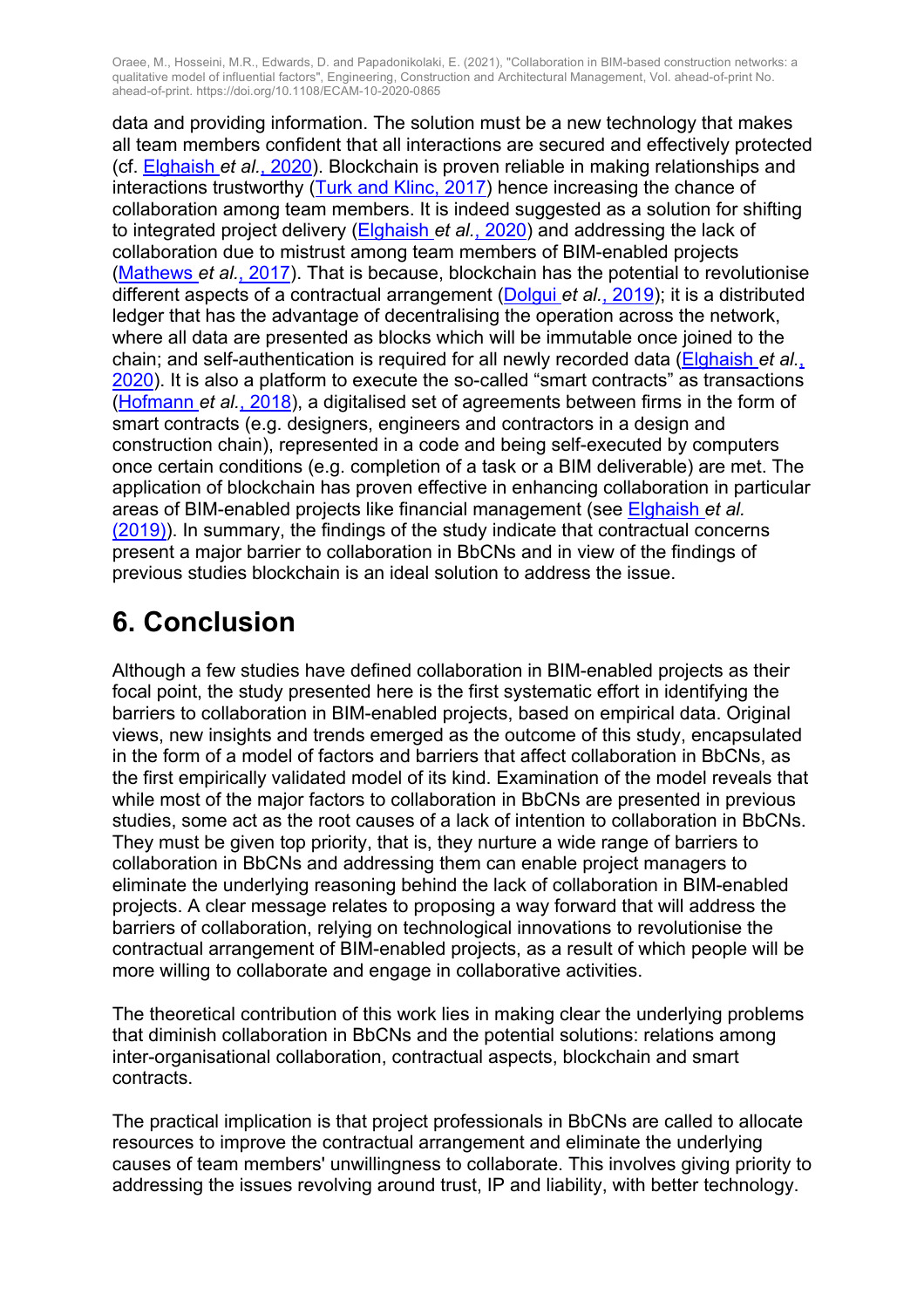# **7. Limitations**

Despite the contributions, the study's findings must be viewed in light of several limitations. Chief among all is that the interviewees in this study were based in Australia hence their perceptions of collaboration barriers are reflective of the sociotechnical setting of BIM-enabled projects in this country. Direct application of findings of the study to other contexts must be treated with caution. Future research studies to validate and compare findings with data acquired from other countries and a broader range of experts including owners, developers and all influential stakeholders can extend the findings of the present study. Besides, findings are based upon experts' perceptions, rather than analysis of performance measures or quantitative assessment of associations among collaboration outcomes and various factors. This, however, provides the field with fertile grounds for future research. Future studies can assess the applicability of findings in other countries and contexts, propose solutions for addressing the identified barriers and their root causes and define methods to assess collaboration in BbCNs based on hard data and quantitative methods. Moreover, the suggestion of the present study for using blockchain as a remedial solution to contractual concerns – to enhance collaboration – is not validated through data in a broad scale of the industry, though this suggestion has support from previous studies in case projects. This remains a topic to be explored in future research studies.

## **References**

Abd Jamil, A.H. and Fathi, M.S. (2018), "Contractual challenges for BIM-based construction projects: a systematic review", Built Environment Project and Asset Management, Vol. 8 No. 4, pp. 372-385.

Ahmed, V., Opoku, A. and Akotia, J. (2016), "Choosing an appropriate research methodology and method", in Ahmed, V., Opoku, A. and Aziz, Z. (Eds), Research Methodology in the Built Environment: A Selection of Case Studies, Routledge, London.

Alreshidi, E., Mourshed, M. and Rezgui, Y. (2017), "Factors for effective BIM governance", Journal of Building Engineering, Vol. 10, pp. 89-101.

Alreshidi, E., Mourshed, M. and Rezgui, Y. (2018), "Requirements for cloud-based BIM governance solutions to facilitate team collaboration in construction projects", Requirements Engineering, Vol. 23 No. 1, pp. 1-31.

Andersen, D.L., Luna-Reyes, L.F., Diker, V.G., Black, L., Rich, E. and Andersen, D.F. (2012), "The disconfirmatory interview as a strategy for the assessment of system dynamics models", System Dynamics Review, Vol. 28 No. 3, pp. 255-275.

Ashcraft, H.W. (2008), "Building information modeling: a framework for collaboration", Construction Lawyer, Vol. 28 No. 3, pp. 5-18.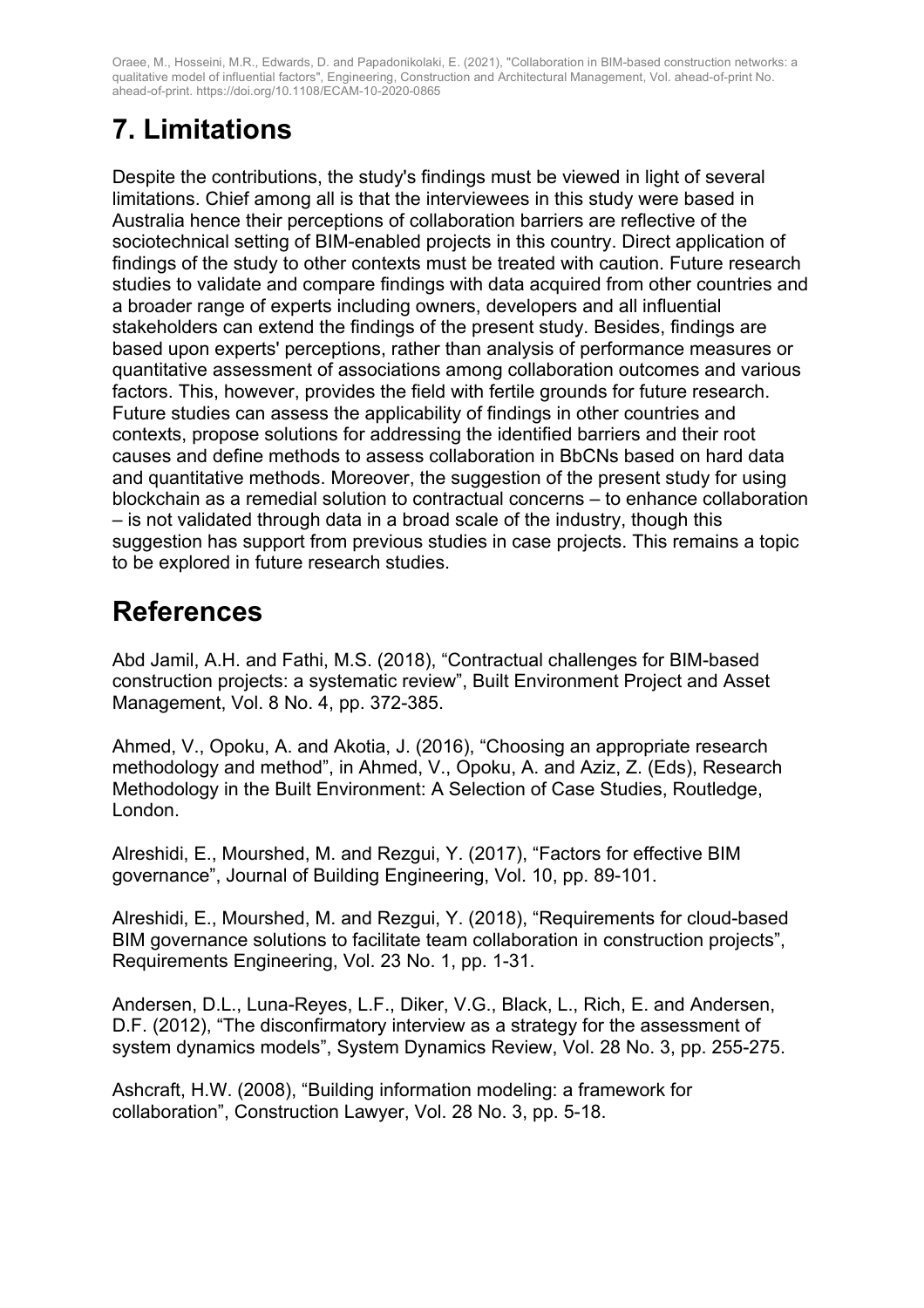Bassanino, M., Fernando, T. and Wu, K.C. (2014), "Can virtual workspaces enhance team communication and collaboration in design review meetings?", Architectural Engineering and Design Management, Vol. 10 Nos 3-4, pp. 200-217.

Bazeley, P. (2013), Qualitative Data Analysis : Practical Strategies, Sage, Thousand Oaks, CA.

Black, L.J. (2002), Collaborating across Boundaries: Theoretical, Empirical, and Simulated Explorations, Massachusetts Institute of Technology, Cambridge, MA.

Bryde, D., Broquetas, M. and Volm, J.M. (2013), "The project benefits of building information modelling (BIM)", International Journal of Project Management, Vol. 31 No. 7, pp. 971-980.

Cao, D., Li, H., Wang, G. and Zhang, W. (2016), "Linking the motivations and practices of design organizations to implement building information modeling in construction projects: empirical study in China", Journal of Management in Engineering, Vol. 32 No. 6, 04016013.

Chan, D.W., Olawumi, T.O. and Ho, A.M. (2019), "Perceived benefits of and barriers to Building Information Modelling (BIM) implementation in construction: the case of Hong Kong", Journal of Building Engineering, Vol. 25, 100764.

Charef, R., Emmitt, S., Alaka, H. and Fouchal, F. (2019), "Building information modelling adoption in the European Union: an overview", Journal of Building Engineering, Vol. 25, 100777.

Creswell, J.W. (2014), Research Design: Qualitative, Quantitative, and Mixed Methods Approaches, Sage Publications, Thousand Oaks, CA.

Dolgui, A., Ivanov, D., Potryasaev, S., Sokolov, B., Ivanova, M. and Werner, F. (2019), "Blockchain-oriented dynamic modelling of smart contract design and execution in the supply chain", International Journal of Production Research, Vol. 58 No. 7, pp. 2184-2199.

Durdyev, S., Hosseini, M.R., Martek, I., Ismail, S. and Arashpour, M. (2019), "Barriers to the use of integrated project delivery (IPD): a quantified model for Malaysia", Engineering, Construction and Architectural Management, Vol. 27 No. 1, pp. 186-204.

Eastman, C.M. (2011), BIM Handbook: A Guide to Building Information Modeling for Owners, Managers, Designers, Engineers and Contractors, 2nd ed., Wiley, Hoboken, New Jersey, NJ.

Elghaish, F., Abrishami, S., Hosseini, M.R., Abu-Samra, S. and Gaterell, M. (2019), "Integrated project delivery with BIM: an automated EVM-based approach", Automation in Construction, Vol. 106, 102907.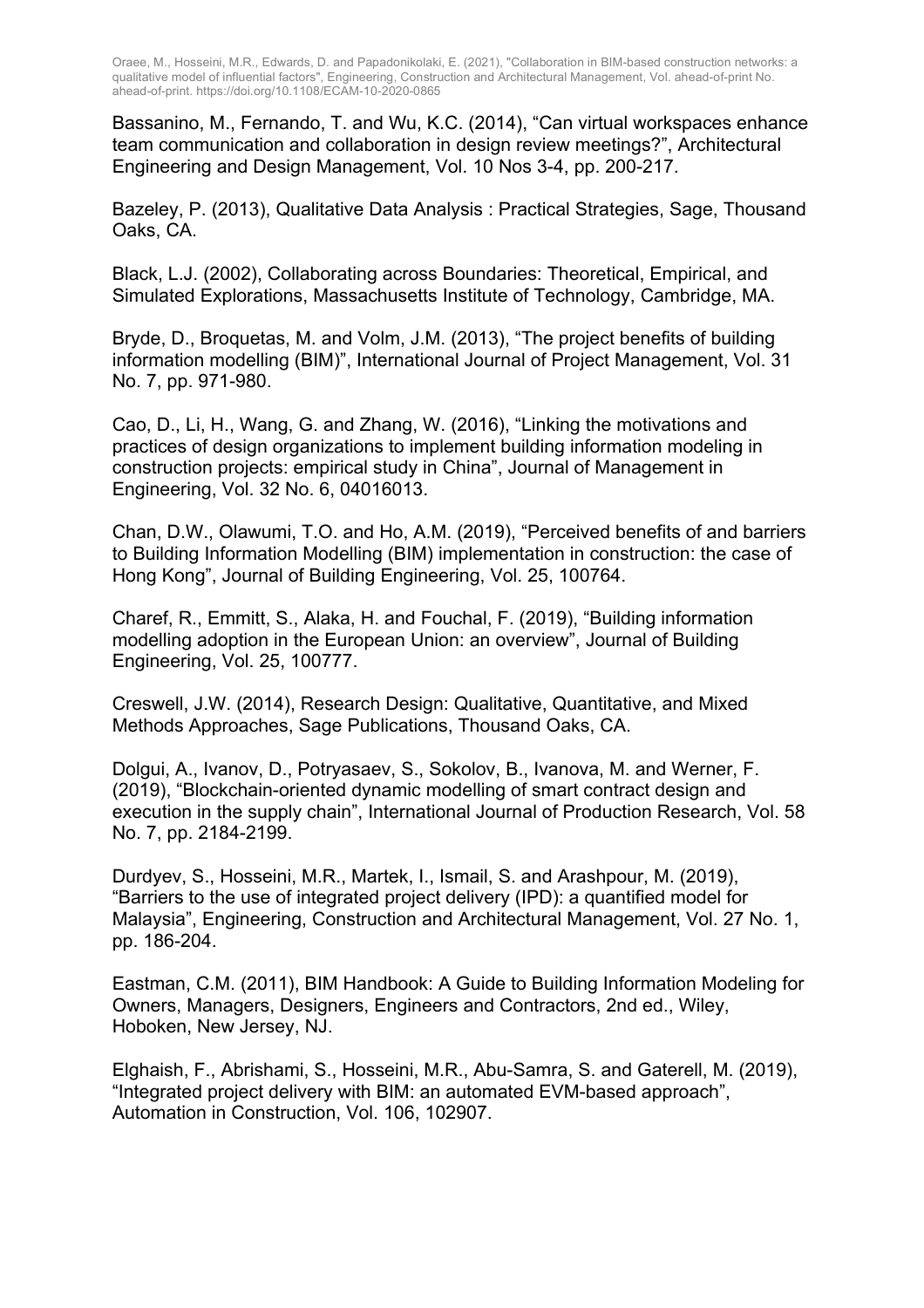Elghaish, F., Abrishami, S. and Hosseini, M.R. (2020), "Integrated project delivery with blockchain: an automated financial system", Automation in Construction, Vol. 114, 103182.

Garg, C.J.I. (2017), "Review on detailed analysis of building information modelling process (BIM) and implementation based on a case study", International Journal of Applied Research, Vol. 3 No. 8, pp. 387-395.

Grilo, A. and Jardim-Goncalves, R. (2010), "Value proposition on interoperability of BIM and collaborative working environments", Automation in Construction, Vol. 19 No. 5, pp. 522-530.

Grilo, A., Zutshi, A., Jardim-Goncalves, R. and Steiger-Garcao, A. (2013), "Construction collaborative networks: the case study of a building information modelling-based office building project", International Journal of Computer Integrated Manufacturing, Vol. 26 Nos 1-2, pp. 152-165.

Hofmann, E., Strewe, U.M. and Bosia, N. (2018), Discussion—How Does the Full Potential of Blockchain Technology in Supply Chain Finance Look like? Supply Chain Finance and Blockchain Technology, SpringerBriefs in Finance, Springer, Cham.

Holzer, D. (2016), The BIM Manager's Handbook: Guidance for Professionals in Architecture, Engineering and Construction, John Wiley and Sons, Incorporated, New York, NY.

Hosseini, M.R., Chileshe, N., Baroudi, B., Zuo, J. and Mills, A. (2016), "Factors affecting perceived level of virtuality in hybrid construction project teams (HCPTs)", Construction Innovation, Vol. 16 No. 4, pp. 460-482.

Hu, Z.Z., Zhang, X.Y., Wang, H.W. and Kassem, M. (2016), "Improving interoperability between architectural and structural design models: an industry foundation classes-based approach with web-based tools", Automation in Construction, Vol. 66, pp. 29-42.

Hughes, D., Williams, T. and Ren, Z. (2012), "Differing perspectives on collaboration in construction", Construction Innovation, Vol. 12 No. 3, pp. 355-368.

Hughes, W., Champion, R. and Murdoch, J. (2015), Construction Contracts: Law and Management, Routledge, London.

Jin, R., Hancock, C., Tang, L., Chen, C., Wanatowski, D. and Yang, L. (2017), "Empirical study of BIM implementation–based perceptions among Chinese practitioners", Journal of Management in Engineering, Vol. 33 No. 5, 04017025.

Julie, Z., Ben, E. and Comila, S.D. (2014), "LinkedIn and recruitment: how profiles differ across occupationsnull", Employee Relations, Vol. 36 No. 5, pp. 583-604.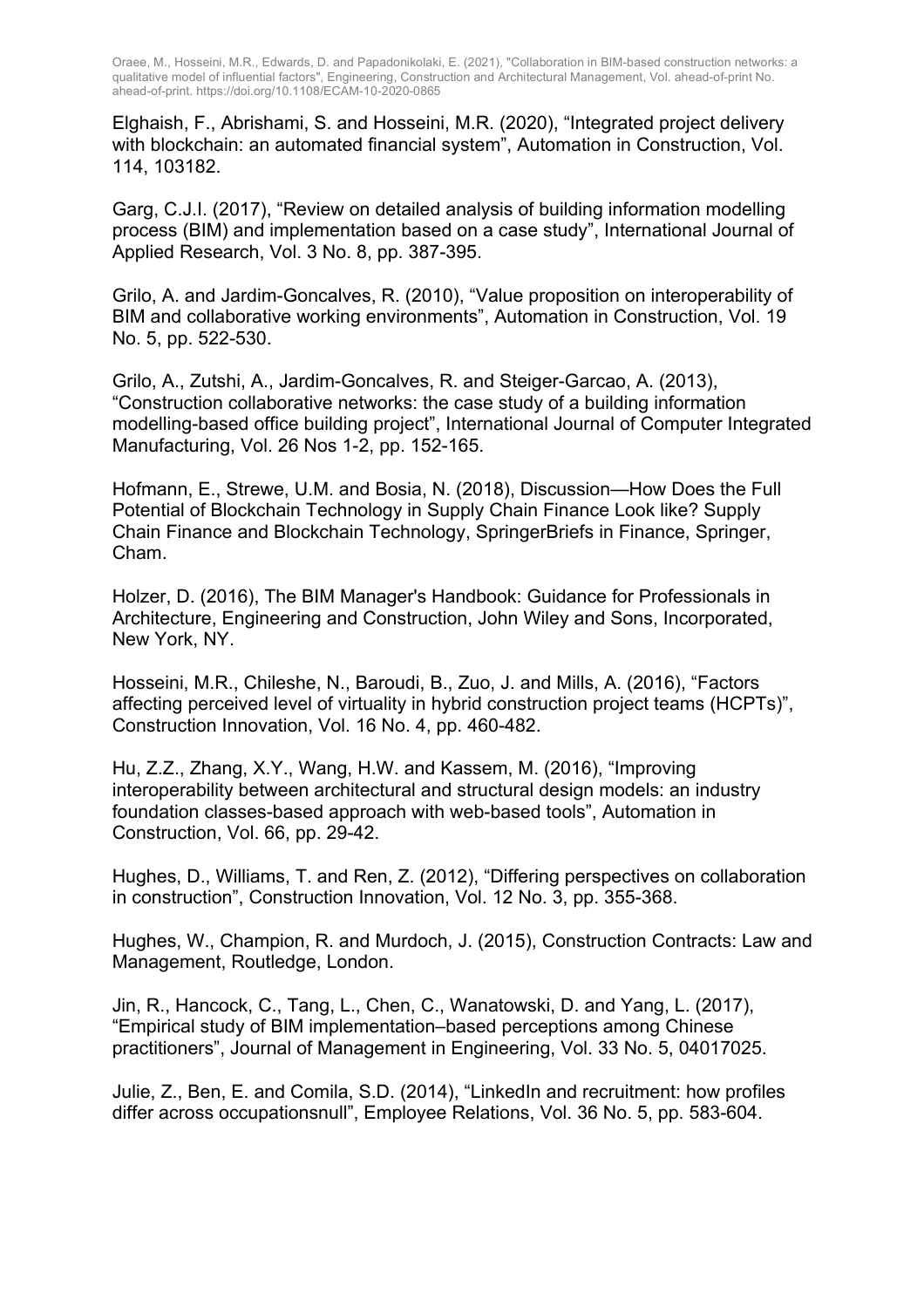Kassem, M., Iqbal, N., Kelly, G., Lockley, S. and Dawood, N. (2014), "Building information modelling: protocols for collaborative design processes", Journal of Information Technology in Construction, Vol. 19, pp. 126-149.

Kemp, A. (2017), BIM: When "collaboration" Is the Hardest Word [Online], The Chartered Institute of Building, available at: http://www.constructionmanagermagazine.com/opinion/when-collaboration-hardestword/ (Accessed 3 November 2019).

Kitto, S.C., Chesters, J. and Grbich, C. (2008), "Quality in qualitative research", Medical Journal of Australia, Vol. 188 No. 4, p. 243.

Kuiper, I. and Holzer, D. (2013), "Rethinking the contractual context for Building Information Modelling (BIM) in the Australian built environment industry", Construction Economics and Building, Vol. 13 No. 4, pp. 1-17.

Lanjudkar, P. (2016), Building Information Modeling (BIM) Market by Solution (Software, Service), End User (Architect/Engineer, Contractor), Vertical (Commercial, Residential, Infrastructure, Institutional, Industrial) - Global Opportunity Analysis and Industry Forecast, 2015–2022 [Online], Allied Market Research, available at: https://www.alliedmarketresearch.com/building-information-modelingmarket (accessed 22 October 2019).

Lemaire, C., Rivest, L., Boton, C., Danjou, C., Braesch, C. and Nyffenegger, F. (2019), "Analyzing BIM topics and clusters through ten years of scientific publications", Journal of Information Technology in Construction (ITcon), Vol. 24, pp. 273-298.

Li, X., Li, H., Cao, D., Tang, Y., Luo, X. and Wang, G. (2019), "Modeling dynamics of project-based collaborative networks for BIM implementation in the construction industry: empirical study in Hong Kong", Journal of Construction Engineering and Management, Vol. 145 No. 12, 05019013.

Liao, L. and Teo, E.A.L. (2018), "Organizational change perspective on people management in BIM implementation in building projects", Journal of Management in Engineering, Vol. 34 No. 3, 04018008.

Liu, Y., van Nederveen, S. and Hertogh, M. (2016), "Understanding effects of BIM on collaborative design and construction: an empirical study in China", International Journal of Project Management, Vol. 35 No. 4, pp. 686-698.

Liu, Y., van Nederveen, S. and Hertogh, M. (2017), "Understanding effects of BIM on collaborative design and construction: an empirical study in China", International Journal of Project Management, Vol. 35, pp. 686-698.

Matarneh, S.T., Danso-Amoako, M., Al-Bizri, S., Gaterell, M. and Matarneh, R. (2019), "Building information modeling for facilities management: a literature review and future research directions", Journal of Building Engineering, Vol. 24, p. 100755.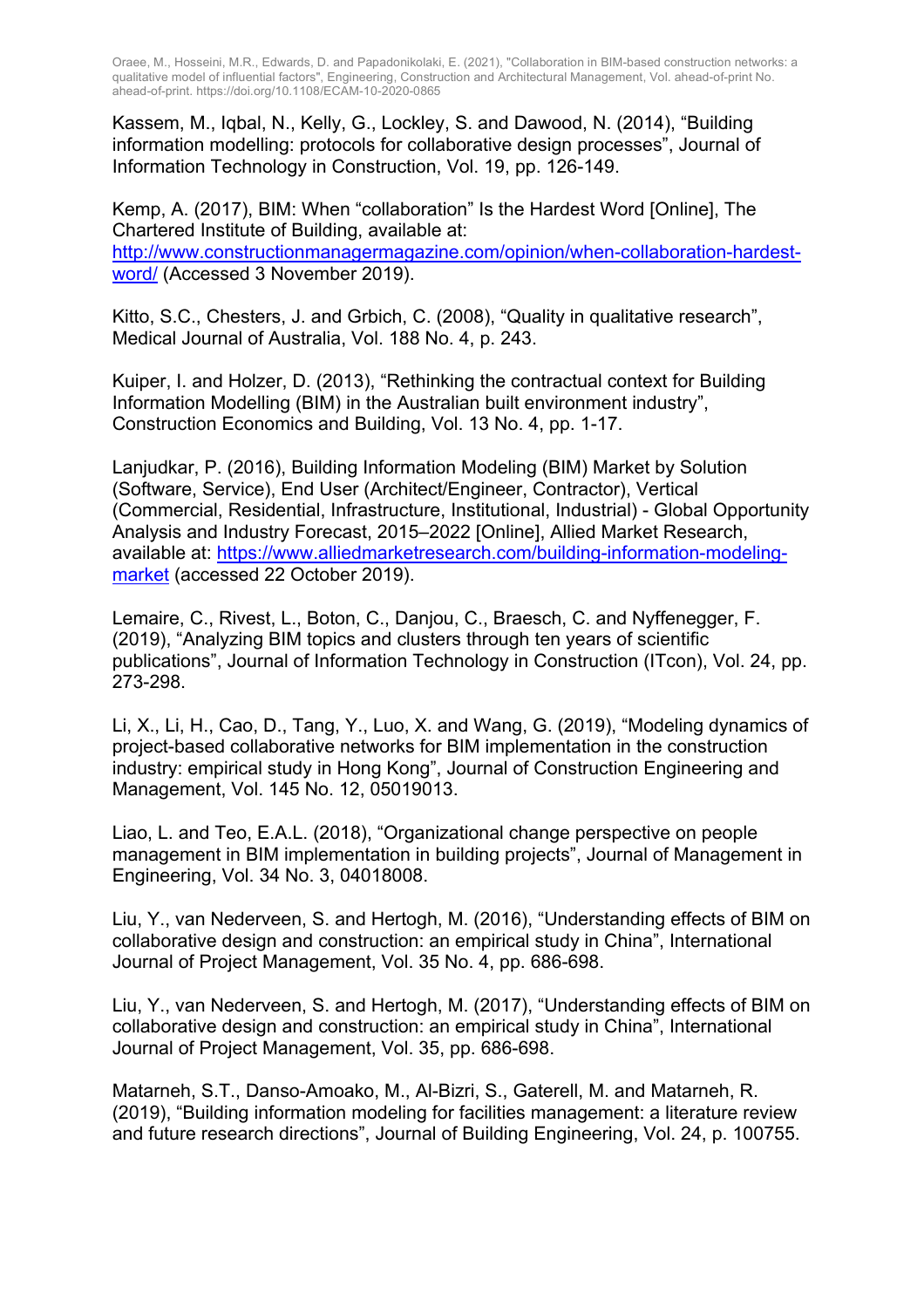Mathews, M., Robles, D. and Bowe, B. (2017), BIM+ Blockchain: A Solution to the Trust Problem in Collaboration?, CITA BIM Gathering 2017, Dublin School of Architecture, Dublin.

McGraw-Hill Construction (2017), The Business Value of BIM for Infrastructure, McGraw Hill Construction, Bedford, MA.

Merschbrock, C. and Munkvold, B.E. (2014), "How is building information modeling influenced by project complexity?: a cross-case analysis of e-collaboration performance in building construction", International Journal of E-Collaboration (IJeC), Vol. 10 No. 2, pp. 20-39.

Merschbrock, C. and Munkvold, B.E. (2015), "Effective digital collaboration in the construction industry – a case study of BIM deployment in a hospital construction project", Computers in Industry, Vol. 73, pp. 1-7.

Merschbrock, C., Hosseini, M.R., Martek, I., Arashpour, M. and Mignone, G. (2018), "Collaborative role of sociotechnical components in BIM-based construction networks in two hospitals", Journal of Management in Engineering, Vol. 34 No. 4, 05018006.

Mignone, G., Hosseini, M.R., Chileshe, N. and Arashpour, M. (2016), "Enhancing collaboration in BIM-based construction networks through organisational discontinuity theory: a case study of the new royal Adelaide hospital", Architectural Engineering and Design Management, Vol. 12 No. 5, pp. 333-352.

Neuman, W.L. (2006), Social Research Methods: Qualitative and Quantitative Approaches, Pearson/Allyn and Bacon, Boston.

Oraee, M., Hosseini, M.R., Namini, S.B. and Merschbrock, C. (2017a), "Where the gaps lie: ten years of research into collaboration on BIM-enabled construction projects", Construction Economics and Building, Vol. 17 No. 1, pp. 121-139.

Oraee, M., Hosseini, M.R., Papadonikolaki, E., Palliyaguru, R. and Arashpour, M. (2017b), "Collaboration in BIM-based construction networks: a bibliometricqualitative literature review", International Journal of Project Management, Vol. 35 No. 7, pp. 1288-1301.

Oraee, M., Hosseini, M.R., Edwards, D.J., Li, H., Papadonikolaki, E. and Cao, D. (2019), "Collaboration barriers in BIM-based construction networks: a conceptual model", International Journal of Project Management, Vol. 37 No. 6, pp. 839-854.

Papadonikolaki, E., van Oel, C. and Kagioglou, M. (2019), "Organising and Managing boundaries: a structurational view of collaboration with Building", Information Modelling (BIM)", Vol. 37 No. 3, pp. 378-394.

Piroozfar, P., Farr, E.R., Zadeh, A.H., Inacio, S.T., Kilgallon, S. and Jin, R. (2019), "Facilitating building information modelling (BIM) using integrated project delivery (IPD): a UK perspective", Journal of Building Engineering, Vol. 26, p. 100907.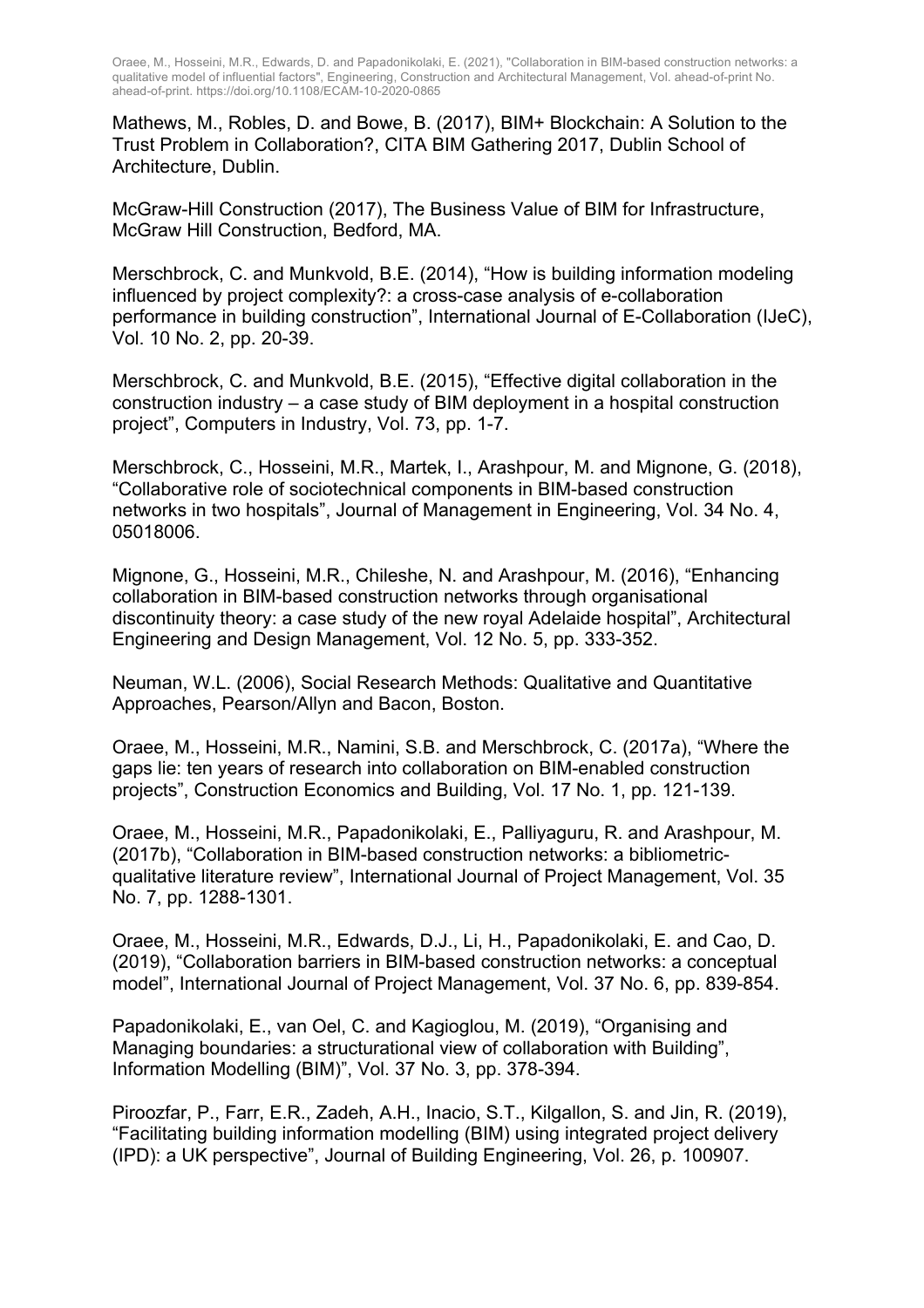Poirier, E., Forgues, D. and Staub-French, S. (2016), "Collaboration through innovation: implications for expertise in the AEC sector", Construction Management and Economics, Vol. 34 No. 11, pp. 769-789.

Poirier, E.A., Forgues, D. and Staub-French, S. (2017), "Understanding the impact of BIM on collaboration: a Canadian case study", Building Research and Information, Vol. 45 No. 6, pp. 681-695.

Punch, K.F. (2005), Introduction to Social Research: Quantitative and Qualitative Approaches, Sage Publications, Thousand Oaks, CA.

Robinson, O.C. (2014), "Sampling in interview-based qualitative research: a theoretical and practical guide", Qualitative Research in Psychology, Vol. 11 No. 1, pp. 25-41.

Rowley, J. (2012), "Conducting research interviews", Management Research Review, Vol. 35 Nos 3/4, pp. 260-271.

Sackey, E., Tuuli, M. and Dainty, A. (2015), "Sociotechnical systems approach to BIM implementation in a multidisciplinary construction context", Journal of Management in Engineering, Vol. 31 No. 1, A4014005.

Sacks, R. and Pikas, E. (2013), "Building Information Modeling education for construction engineering and management. I: industry requirements, state of the art, and gap analysis", Journal of Construction Engineering and Management, Vol. 139 No. 11, 04013016.

Sacks, R., Eastman, C., Lee, G. and Teicholz, P. (2018), BIM Handbook: A Guide to Building Information Modeling for Owners, Designers, Engineers, Contractors, and Facility Managers, John Wiley & Sons, Hoboken, NJ.

Succar, B. (2009), "Building Information Modelling framework: a research and delivery foundation for industry stakeholders", Automation in Construction, Vol. 18 No. 3, pp. 357-375.

Tulubas Gokuc, Y. and Arditi, D. (2017), "Adoption of BIM in architectural design firms", Architectural Science Review, Vol. 60 No. 6, pp. 483-492.

Turk, Ž. and Klinc, R. (2017), "Potentials of blockchain technology for construction management", Procedia Engineering, Vol. 196, pp. 638-645.

Wang, X., Love, P.E.D., Kim, M.J. and Wang, W. (2014), "Mutual awareness in collaborative design: an Augmented Reality integrated telepresence system", Computers in Industry, Vol. 65 No. 2, pp. 314-324.

Wood, D.J. and Gray, B. (1991), "Toward a comprehensive theory of collaboration", The Journal of Applied Behavioral Science, Vol. 27 No. 2, p. 146.